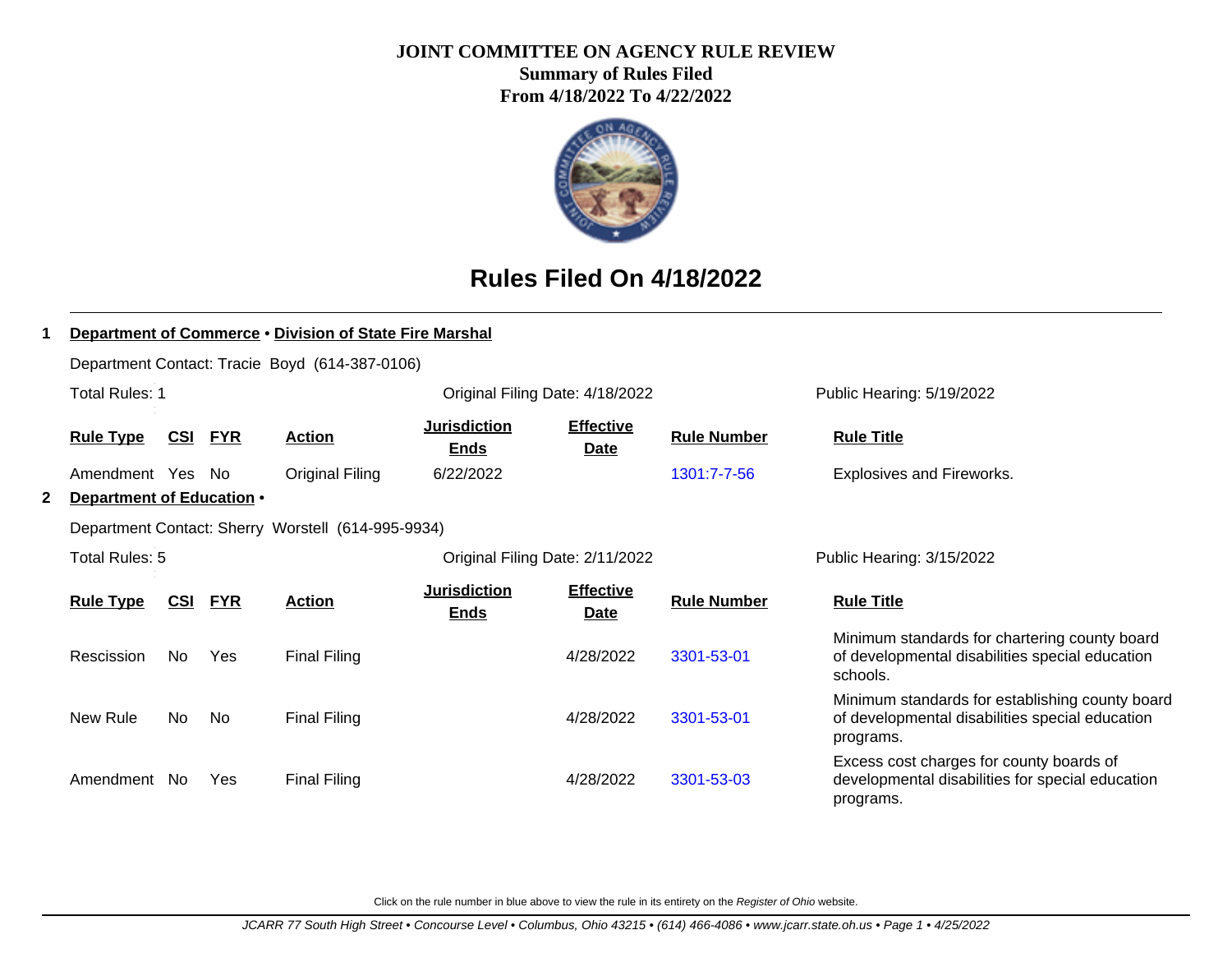|                                                   | Rescission                                                                                               | No.        | Yes        | <b>Final Filing</b>                                                   |                                    | 4/28/2022                       | 3301-55-01         | Minimum standards for chartering special<br>education programs in state developmental centers<br>and hospitals of the department of developmental<br>disabilities and the department of mental health<br>and addiction services.   |  |
|---------------------------------------------------|----------------------------------------------------------------------------------------------------------|------------|------------|-----------------------------------------------------------------------|------------------------------------|---------------------------------|--------------------|------------------------------------------------------------------------------------------------------------------------------------------------------------------------------------------------------------------------------------|--|
|                                                   | New Rule                                                                                                 | No.        | No.        | <b>Final Filing</b>                                                   |                                    | 4/28/2022                       | 3301-55-01         | Minimum standards for establishing special<br>education programs in state developmental centers<br>and hospitals of the department of developmental<br>disabilities and the department of mental health<br>and addiction services. |  |
| 3                                                 |                                                                                                          |            |            | Department of Job and Family Services . Division of Food Stamps       |                                    |                                 |                    |                                                                                                                                                                                                                                    |  |
|                                                   | Department Contact: Michael Lynch (614-466-4605)                                                         |            |            |                                                                       |                                    |                                 |                    |                                                                                                                                                                                                                                    |  |
| Total Rules: 2<br>Original Filing Date: 1/28/2022 |                                                                                                          |            |            |                                                                       |                                    |                                 |                    | Public Hearing:                                                                                                                                                                                                                    |  |
|                                                   | <b>Rule Type</b>                                                                                         | <u>CSI</u> | <b>FYR</b> | <b>Action</b>                                                         | <b>Jurisdiction</b><br><b>Ends</b> | <b>Effective</b><br><b>Date</b> | <b>Rule Number</b> | <b>Rule Title</b>                                                                                                                                                                                                                  |  |
|                                                   | Amendment No                                                                                             |            | Yes        | <b>Final Filing</b>                                                   |                                    | 5/1/2022                        | 5101:4-3-06        | Food assistance: victims of trafficking.                                                                                                                                                                                           |  |
|                                                   | Amendment No                                                                                             |            | Yes        | <b>Final Filing</b>                                                   |                                    | 5/1/2022                        | 5101:4-3-24        | Food assistance: good cause for failure to comply<br>in providing a social security number.                                                                                                                                        |  |
| 4                                                 |                                                                                                          |            |            | Department of Job and Family Services . Division of Public Assistance |                                    |                                 |                    |                                                                                                                                                                                                                                    |  |
|                                                   |                                                                                                          |            |            | Department Contact: Michael Lynch (614-466-4605)                      |                                    |                                 |                    |                                                                                                                                                                                                                                    |  |
|                                                   | Total Rules: 1                                                                                           |            |            |                                                                       | Original Filing Date: 2/1/2022     |                                 |                    | Public Hearing: 3/10/2022                                                                                                                                                                                                          |  |
|                                                   | <b>Rule Type</b>                                                                                         | <u>CSI</u> | <u>FYR</u> | <b>Action</b>                                                         | <b>Jurisdiction</b><br><b>Ends</b> | <b>Effective</b><br><b>Date</b> | <b>Rule Number</b> | <b>Rule Title</b>                                                                                                                                                                                                                  |  |
|                                                   | Amendment No                                                                                             |            | <b>Yes</b> | <b>Final Filing</b>                                                   |                                    | 5/1/2022                        | 5101:1-2-50        | Ohio works now.                                                                                                                                                                                                                    |  |
| 5                                                 |                                                                                                          |            |            | Department of Mental Health and Addiction Services .                  |                                    |                                 |                    |                                                                                                                                                                                                                                    |  |
|                                                   |                                                                                                          |            |            | Department Contact: Emily Henry (614-752-8365)                        |                                    |                                 |                    |                                                                                                                                                                                                                                    |  |
|                                                   | <b>Total Rules: 3</b>                                                                                    |            |            |                                                                       | Original Filing Date: 3/24/2022    |                                 |                    | Public Hearing: 4/25/2022                                                                                                                                                                                                          |  |
|                                                   | <b>Rule Type</b>                                                                                         | <b>CSI</b> | <b>FYR</b> | <b>Action</b>                                                         | <b>Jurisdiction</b><br><b>Ends</b> | <b>Effective</b><br><b>Date</b> | <b>Rule Number</b> | <b>Rule Title</b>                                                                                                                                                                                                                  |  |
|                                                   | Amendment Yes                                                                                            |            | - No       | <b>Revised Filing</b>                                                 | 5/28/2022                          |                                 | 5122-40-01         | Definitions and applicability.                                                                                                                                                                                                     |  |
|                                                   | Click on the rule number in blue above to view the rule in its entirety on the Register of Ohio website. |            |            |                                                                       |                                    |                                 |                    |                                                                                                                                                                                                                                    |  |

JCARR 77 South High Street • Concourse Level • Columbus, Ohio 43215 • (614) 466-4086 • www.jcarr.state.oh.us • Page 2 • 4/25/2022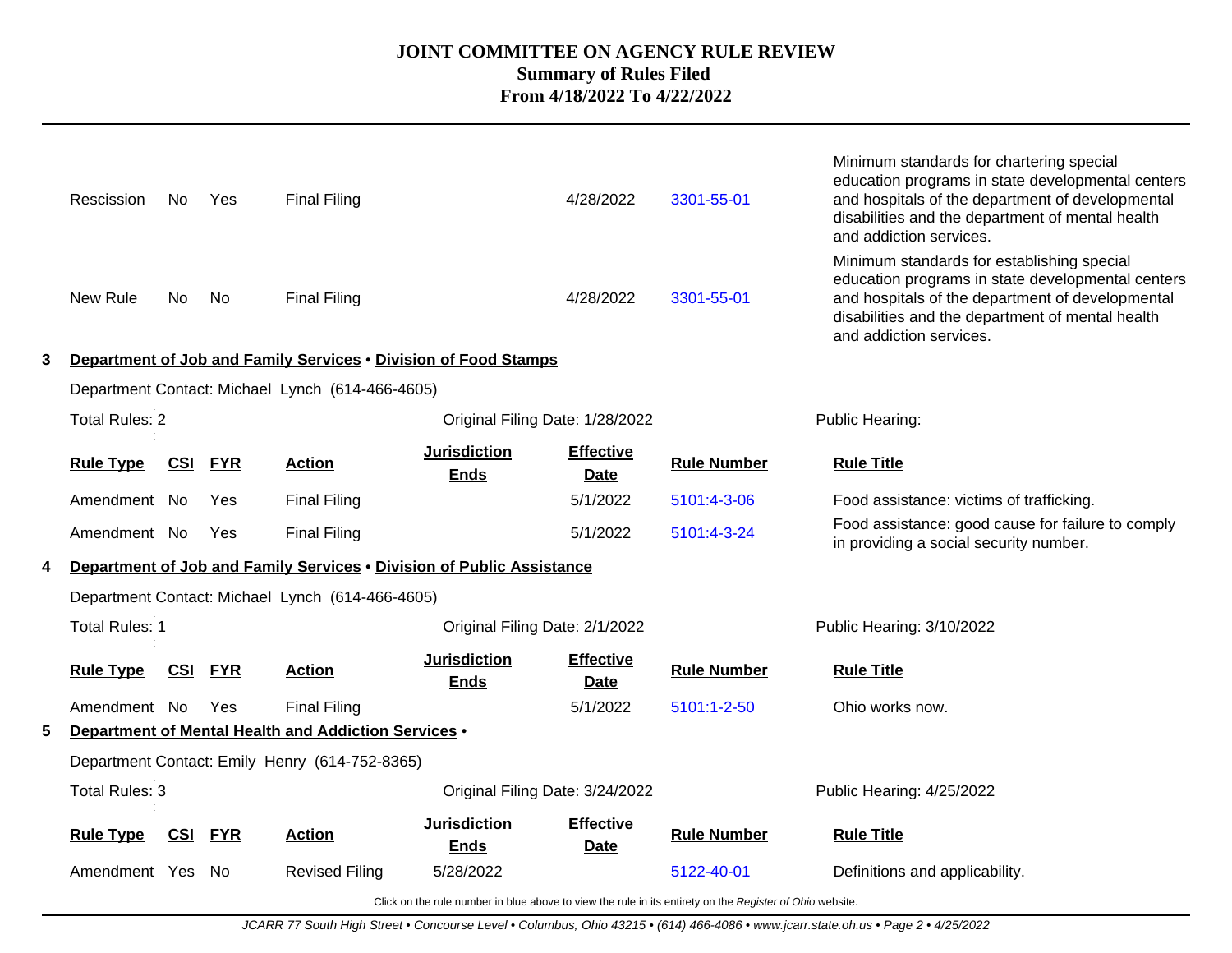|   | Amendment Yes                       |            | No.        | <b>Revised Filing</b>                              | 5/28/2022                          |                                 | 5122-40-08         | Monitoring program.                                                                                        |
|---|-------------------------------------|------------|------------|----------------------------------------------------|------------------------------------|---------------------------------|--------------------|------------------------------------------------------------------------------------------------------------|
|   | Amendment Yes                       |            | Yes        | <b>Revised Filing</b>                              | 5/28/2022                          |                                 | 5122-40-09         | Non-medication services.                                                                                   |
| 6 | Ohio Police and Fire Pension Fund . |            |            |                                                    |                                    |                                 |                    |                                                                                                            |
|   |                                     |            |            | Department Contact: Mary Beth Foley (614-628-8444) |                                    |                                 |                    |                                                                                                            |
|   | <b>Total Rules: 7</b>               |            |            |                                                    | Original Filing Date: 4/18/2022    |                                 |                    | Public Hearing:                                                                                            |
|   | <b>Rule Type</b>                    | <u>CSI</u> | <b>FYR</b> | <b>Action</b>                                      | <b>Jurisdiction</b><br><b>Ends</b> | <b>Effective</b><br><b>Date</b> | <b>Rule Number</b> | <b>Rule Title</b>                                                                                          |
|   | No Change                           | No         | Yes        | <b>FYR</b>                                         | 7/17/2022                          |                                 | 742-1-02           | Member minimum medical testing and diagnostic<br>procedures.                                               |
|   | No Change                           | No         | Yes        | <b>FYR</b>                                         | 7/17/2022                          |                                 | 742-3-05           | Disability benefits procedure.                                                                             |
|   | No Change                           | No         | Yes        | <b>FYR</b>                                         | 7/17/2022                          |                                 | 742-3-09           | Subsequent public employment of individuals<br>retired under one of the Ohio public retirement<br>systems. |
|   | No Change                           | No         | Yes        | <b>FYR</b>                                         | 7/17/2022                          |                                 | 742-3-29           | Mandatory direct deposit.                                                                                  |
|   | No Change                           | No         | Yes        | <b>FYR</b>                                         | 7/17/2022                          |                                 | 742-4-09           | Calculation of interest.                                                                                   |
|   | No Change                           | No         | Yes        | <b>FYR</b>                                         | 7/17/2022                          |                                 | 742-7-09           | Payment of medicare part "B" premium; treatment<br>of medicare part "B" payment.                           |
|   | No Change                           | No         | Yes        | <b>FYR</b>                                         | 7/17/2022                          |                                 | 742-9-15           | Calculation of penalties/interest.                                                                         |
|   | Ohio Police and Fire Pension Fund . |            |            |                                                    |                                    |                                 |                    |                                                                                                            |
|   |                                     |            |            | Department Contact: Mary Beth Foley (614-628-8444) |                                    |                                 |                    |                                                                                                            |
|   | <b>Total Rules: 1</b>               |            |            |                                                    | Original Filing Date: 4/18/2022    |                                 |                    | Public Hearing:                                                                                            |
|   | <b>Rule Type</b>                    | CSI        | <b>FYR</b> | <b>Action</b>                                      | <b>Jurisdiction</b><br><b>Ends</b> | <b>Effective</b><br>Date        | <b>Rule Number</b> | <b>Rule Title</b>                                                                                          |
|   | Amendment No                        |            | Yes        | Original Filing                                    | 6/22/2022                          |                                 | 742-3-08           | Interim payments.                                                                                          |
|   |                                     |            |            |                                                    |                                    |                                 |                    |                                                                                                            |

# **Rules Filed On 4/19/2022**

## **8 Department of Administrative Services** • **Division of Purchasing**

Department Contact: Kelly Sanders (614-752-5259)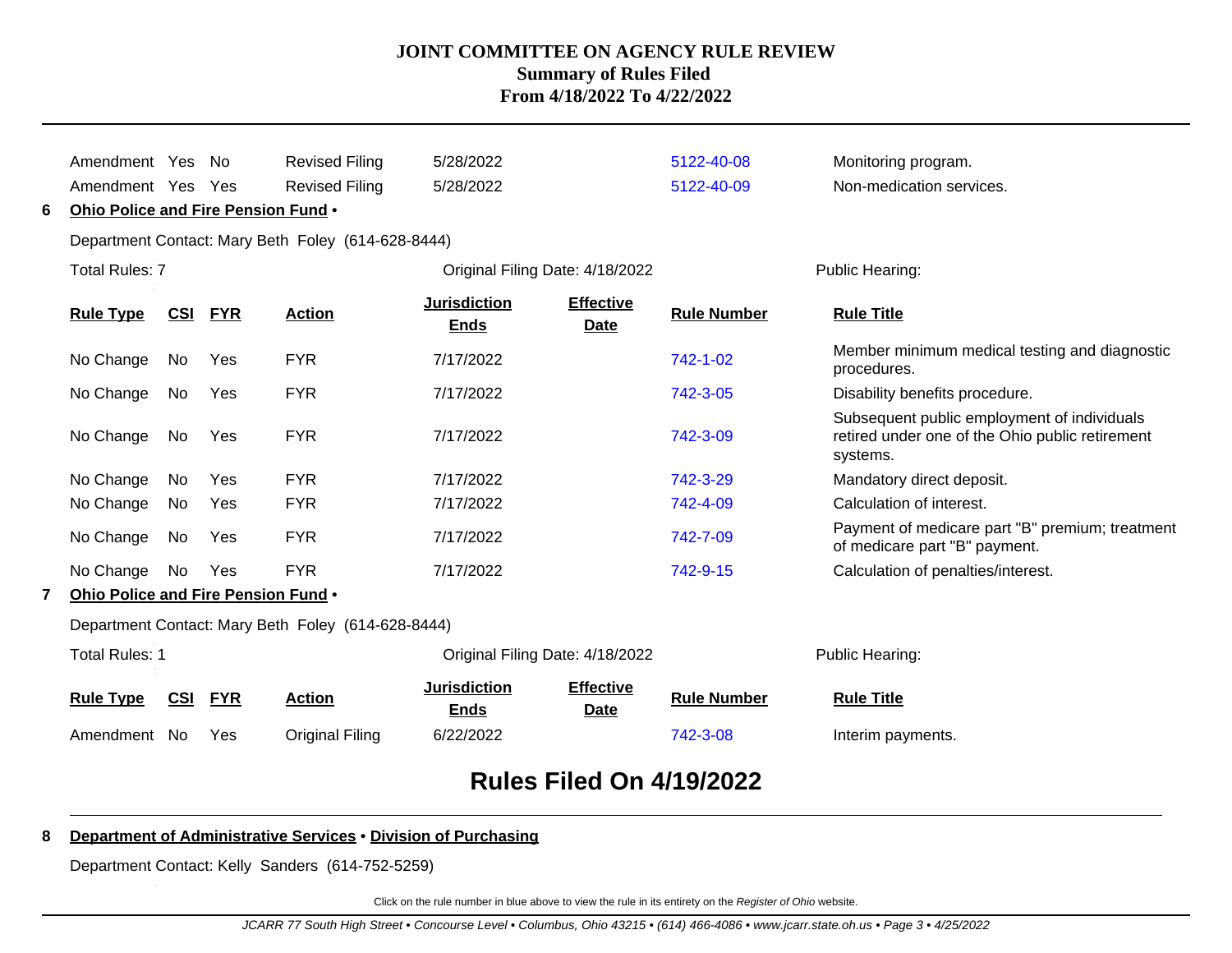|   | <b>Total Rules: 3</b>                                    |            |                |                                                  |                                    | Original Filing Date: 4/19/2022 |                           | Public Hearing: 5/25/2022                                                                                         |
|---|----------------------------------------------------------|------------|----------------|--------------------------------------------------|------------------------------------|---------------------------------|---------------------------|-------------------------------------------------------------------------------------------------------------------|
|   | <b>Rule Type</b>                                         | <b>CSI</b> | <b>FYR</b>     | <b>Action</b>                                    | <b>Jurisdiction</b><br><b>Ends</b> | <b>Effective</b><br><b>Date</b> | <b>Rule Number</b>        | <b>Rule Title</b>                                                                                                 |
|   | Amendment No                                             |            | No.            | <b>Original Filing</b>                           | 6/23/2022                          |                                 | 123:5-1-01                | Definitions.                                                                                                      |
|   | Amendment                                                | No.        | No.            | <b>Original Filing</b>                           | 6/23/2022                          |                                 | 123:5-1-06                | Implementation of domestic, Ohio bid preference.                                                                  |
|   | Rescission                                               | No.        | Yes            | <b>Original Filing</b>                           | 6/23/2022                          |                                 | 123:5-1-11                | Model system of preference.                                                                                       |
| 9 | Department of Health .                                   |            |                |                                                  |                                    |                                 |                           |                                                                                                                   |
|   |                                                          |            |                | Department Contact: Alicyn Carrel (614-752-8451) |                                    |                                 |                           |                                                                                                                   |
|   | <b>Total Rules: 5</b><br>Original Filing Date: 1/31/2022 |            |                |                                                  |                                    |                                 | Public Hearing: 3/10/2022 |                                                                                                                   |
|   | <b>Rule Type</b>                                         |            | <b>CSI FYR</b> | <b>Action</b>                                    | <b>Jurisdiction</b><br><b>Ends</b> | <b>Effective</b><br>Date        | <b>Rule Number</b>        | <b>Rule Title</b>                                                                                                 |
|   | Amendment Yes                                            |            | Yes            | <b>Final Filing</b>                              |                                    | 4/29/2022                       | 3701-64-01                | Definitions.                                                                                                      |
|   | Amendment Yes Yes                                        |            |                | <b>Final Filing</b>                              |                                    | 4/29/2022                       | 3701-64-02                | Investigations of abuse and neglect of residents<br>or misappropriation of property; notice of hearing<br>rights. |
|   | Amendment Yes                                            |            | Yes            | <b>Final Filing</b>                              |                                    | 4/29/2022                       | 3701-64-03                | Request for hearing; scheduling hearing.                                                                          |
|   | Amendment Yes Yes                                        |            |                | <b>Final Filing</b>                              |                                    | 4/29/2022                       | 3701-64-04                | Hearing procedure.                                                                                                |
|   | Amendment Yes Yes                                        |            |                | <b>Final Filing</b>                              |                                    | 4/29/2022                       | 3701-64-05                | Findings of director; petition to remove a finding of<br>neglect from the nurse aide registry.                    |
|   | 10 Department of Health .                                |            |                |                                                  |                                    |                                 |                           |                                                                                                                   |
|   |                                                          |            |                | Department Contact: Alicyn Carrel (614-752-8451) |                                    |                                 |                           |                                                                                                                   |
|   | <b>Total Rules: 4</b>                                    |            |                |                                                  |                                    | Original Filing Date: 1/31/2022 |                           | Public Hearing: 3/10/2022                                                                                         |
|   | <b>Rule Type</b>                                         | <u>CSI</u> | <b>FYR</b>     | <b>Action</b>                                    | <b>Jurisdiction</b><br><b>Ends</b> | <b>Effective</b><br><b>Date</b> | <b>Rule Number</b>        | <b>Rule Title</b>                                                                                                 |
|   | Rescission                                               | Yes        | Yes            | <b>Final Filing</b>                              |                                    | 5/15/2022                       | 3701-16-03.1              | Expedited initial licensure inspections.                                                                          |
|   | New Rule                                                 | Yes        | No             | <b>Final Filing</b>                              |                                    | 5/15/2022                       | 3701-16-03.1              | Expedited inspections.                                                                                            |
|   | Rescission                                               | Yes        | Yes            | <b>Final Filing</b>                              |                                    | 5/15/2022                       | 3701-17-03.1              | Expedited initial licensure inspections.                                                                          |
|   | New Rule                                                 | Yes        | No.            | <b>Final Filing</b>                              |                                    | 5/15/2022                       | 3701-17-03.1              | Expedited inspections.                                                                                            |
|   | 11 Department of Health .                                |            |                |                                                  |                                    |                                 |                           |                                                                                                                   |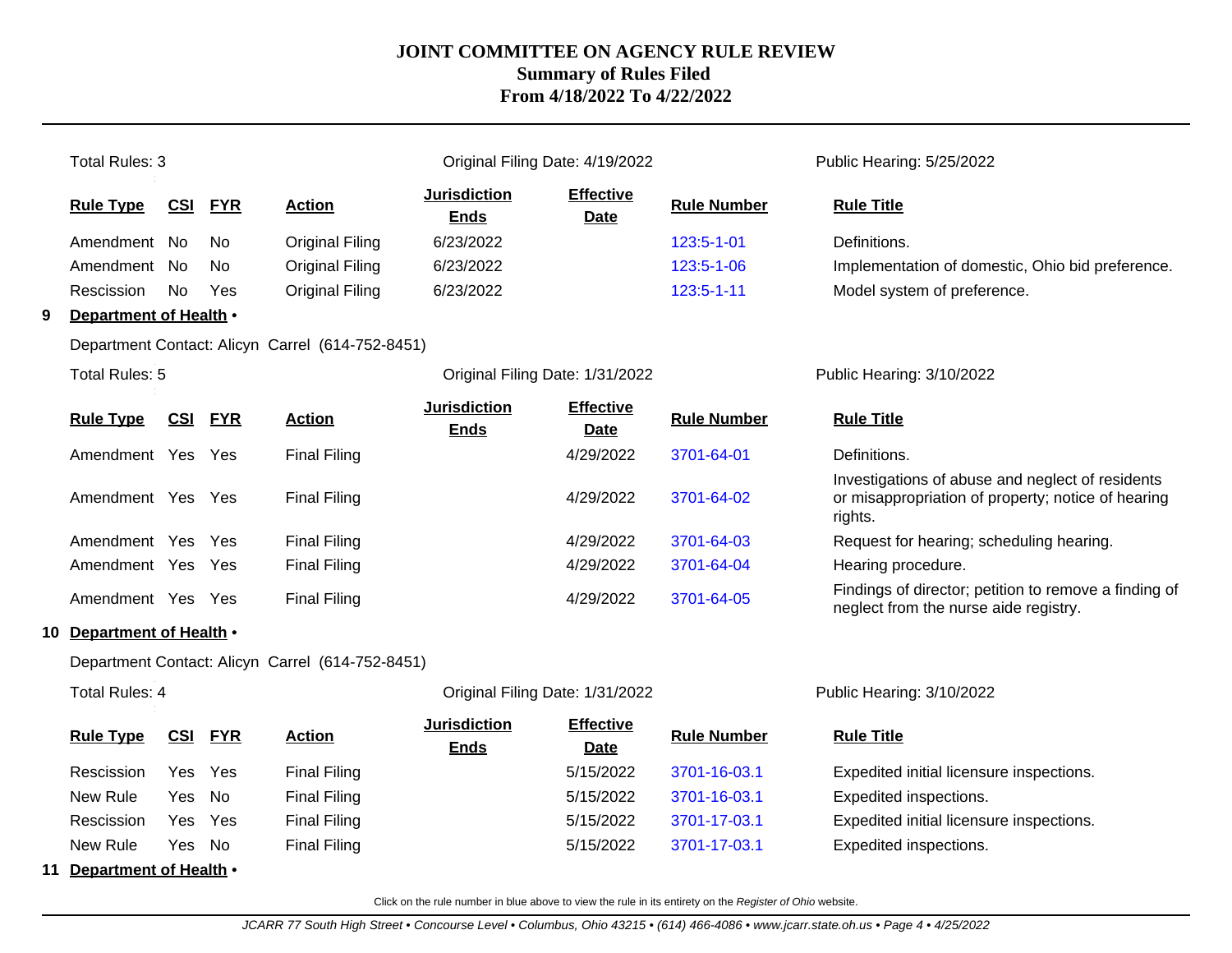|                                                  |                        |            |            | Department Contact: Alicyn Carrel (614-752-8451) |                                    |                                 |                    |                                          |
|--------------------------------------------------|------------------------|------------|------------|--------------------------------------------------|------------------------------------|---------------------------------|--------------------|------------------------------------------|
|                                                  | <b>Total Rules: 1</b>  |            |            |                                                  |                                    | Original Filing Date: 2/7/2022  |                    | Public Hearing: 3/10/2022                |
|                                                  | <b>Rule Type</b>       |            | CSI FYR    | <b>Action</b>                                    | <b>Jurisdiction</b><br><b>Ends</b> | <b>Effective</b><br><b>Date</b> | <b>Rule Number</b> | <b>Rule Title</b>                        |
|                                                  | Rescission             | Yes Yes    |            | <b>Final Filing</b>                              |                                    | 4/29/2022                       | 3701-42-11         | Healthy pregnancy; healthy baby tips.    |
|                                                  |                        |            |            | 12 Department of Health . Radiation Control      |                                    |                                 |                    |                                          |
|                                                  |                        |            |            | Department Contact: Alicyn Carrel (614-752-8451) |                                    |                                 |                    |                                          |
|                                                  | <b>Total Rules: 2</b>  |            |            |                                                  |                                    | Original Filing Date: 2/7/2022  |                    | Public Hearing: 3/10/2022                |
|                                                  | <b>Rule Type</b>       | CSI        | <b>FYR</b> | <b>Action</b>                                    | <b>Jurisdiction</b><br><b>Ends</b> | <b>Effective</b><br><b>Date</b> | <b>Rule Number</b> | <b>Rule Title</b>                        |
|                                                  | Amendment Yes Yes      |            |            | <b>Final Filing</b>                              |                                    | 4/29/2022                       | 3701:1-52-16       | Design requirements.                     |
|                                                  | Amendment Yes Yes      |            |            | <b>Final Filing</b>                              |                                    | 4/29/2022                       | 3701:1-52-20       | Personnel monitoring.                    |
|                                                  |                        |            |            | 13 Department of Health . Radiation Control      |                                    |                                 |                    |                                          |
| Department Contact: Alicyn Carrel (614-752-8451) |                        |            |            |                                                  |                                    |                                 |                    |                                          |
|                                                  | <b>Total Rules: 27</b> |            |            |                                                  |                                    | Original Filing Date: 4/19/2022 |                    | Public Hearing:                          |
|                                                  | <b>Rule Type</b>       | <b>CSI</b> | <b>FYR</b> | <b>Action</b>                                    | <b>Jurisdiction</b><br><b>Ends</b> | <b>Effective</b><br><b>Date</b> | <b>Rule Number</b> | <b>Rule Title</b>                        |
|                                                  | No Change              | Yes Yes    |            | <b>FYR</b>                                       | 7/18/2022                          |                                 | 3701:1-52-01       | Definitions.                             |
|                                                  | No Change              | Yes        | Yes        | <b>FYR</b>                                       | 7/18/2022                          |                                 | 3701:1-52-02       | Purpose and scope.                       |
|                                                  | No Change              | Yes Yes    |            | <b>FYR</b>                                       | 7/18/2022                          |                                 | 3701:1-52-03       | Application for a specific license.      |
|                                                  | No Change              | Yes        | Yes        | <b>FYR</b>                                       | 7/18/2022                          |                                 | 3701:1-52-04       | Specific licenses for irradiators.       |
|                                                  | No Change              | Yes Yes    |            | <b>FYR</b>                                       | 7/18/2022                          |                                 | 3701:1-52-05       | Start of construction.                   |
|                                                  | No Change              | Yes Yes    |            | <b>FYR</b>                                       | 7/18/2022                          |                                 | 3701:1-52-06       | Applications for exemptions.             |
|                                                  | No Change              | Yes Yes    |            | <b>FYR</b>                                       | 7/18/2022                          |                                 | 3701:1-52-07       | Performance criteria for sealed sources. |
|                                                  | No Change              | Yes Yes    |            | <b>FYR</b>                                       | 7/18/2022                          |                                 | 3701:1-52-08       | Access control.                          |
|                                                  | No Change              | Yes        | Yes        | <b>FYR</b>                                       | 7/18/2022                          |                                 | 3701:1-52-09       | Shielding.                               |
|                                                  | No Change              | Yes        | Yes        | <b>FYR</b>                                       | 7/18/2022                          |                                 | 3701:1-52-10       | Fire protection.                         |
|                                                  | No Change              | Yes        | Yes        | <b>FYR</b>                                       | 7/18/2022                          |                                 | 3701:1-52-11       | Radiation monitors.                      |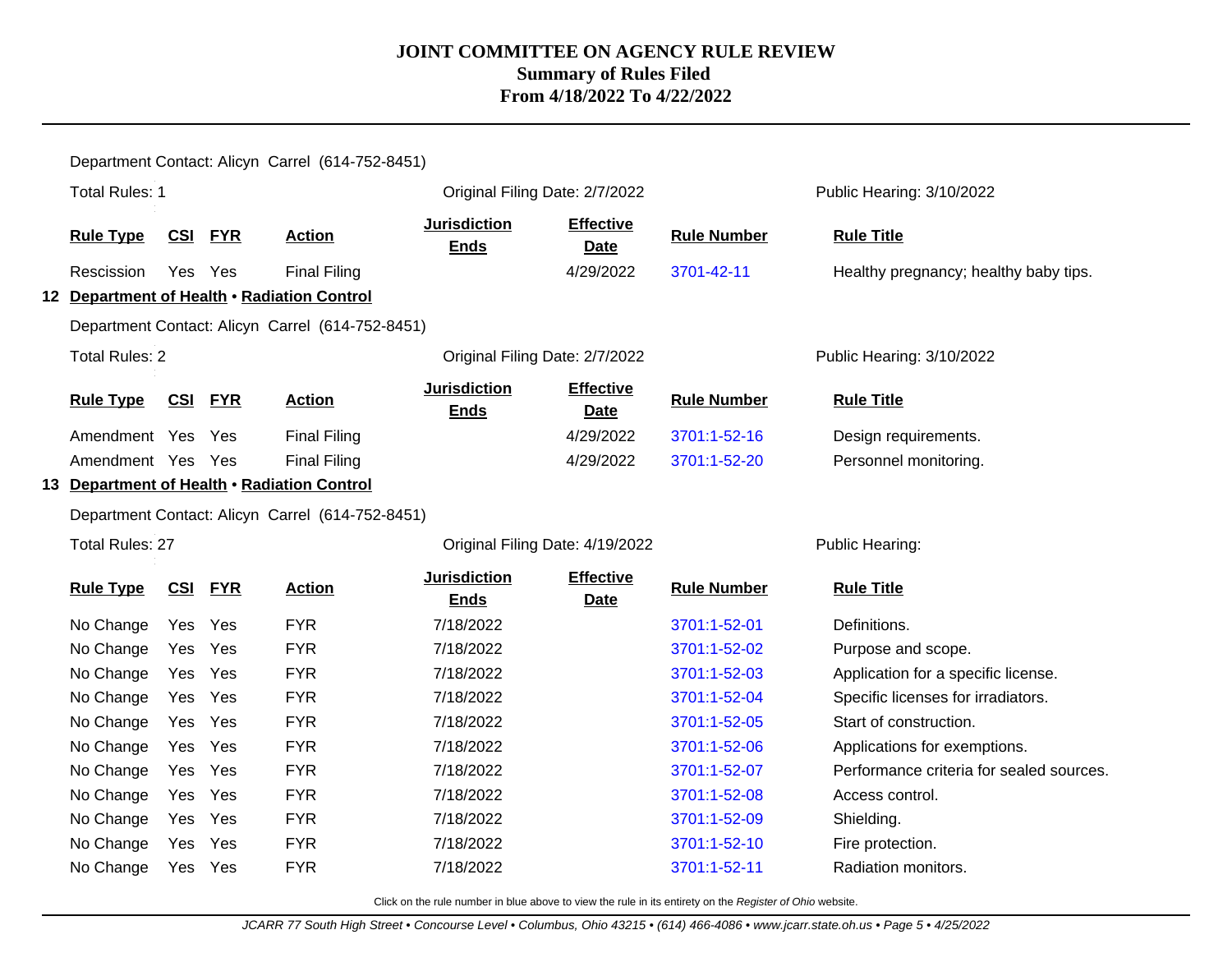| Amendment No           |                | No.        | <b>Original Filing</b>                            | 6/23/2022<br>Click on the rule number in blue above to view the rule in its entirety on the Register of Ohio website. |                                 | 1501:46-3-10                 | Plants.                                                           |
|------------------------|----------------|------------|---------------------------------------------------|-----------------------------------------------------------------------------------------------------------------------|---------------------------------|------------------------------|-------------------------------------------------------------------|
| <b>Rule Type</b>       | CSI            | <b>FYR</b> | <b>Action</b>                                     | <b>Jurisdiction</b><br><b>Ends</b>                                                                                    | <b>Effective</b><br><b>Date</b> | <b>Rule Number</b>           | <b>Rule Title</b>                                                 |
| Total Rules: 3         |                |            |                                                   |                                                                                                                       | Original Filing Date: 4/19/2022 |                              | Public Hearing: 5/26/2022                                         |
|                        |                |            | Department Contact: Brian Becker ((614) 265-6861) |                                                                                                                       |                                 |                              |                                                                   |
|                        |                |            |                                                   | 15 Department of Natural Resources . Division of Parks and Watercraft                                                 |                                 |                              |                                                                   |
| Amendment No           |                | Yes        | <b>Final Filing</b>                               |                                                                                                                       | 6/1/2022                        | 5101:4-3-03                  | Food assistance: nonfinancial eligibility standard-<br>residency. |
| <b>Rule Type</b>       | CSI            | <b>FYR</b> | <b>Action</b>                                     | <b>Jurisdiction</b><br><b>Ends</b>                                                                                    | <b>Effective</b><br><b>Date</b> | <b>Rule Number</b>           | <b>Rule Title</b>                                                 |
| <b>Total Rules: 1</b>  |                |            |                                                   |                                                                                                                       | Original Filing Date: 1/31/2022 |                              | Public Hearing:                                                   |
|                        |                |            | Department Contact: Michael Lynch (614-466-4605)  |                                                                                                                       |                                 |                              |                                                                   |
|                        |                |            |                                                   | 14 Department of Job and Family Services . Division of Food Stamps                                                    |                                 |                              |                                                                   |
| No Change              | Yes Yes        |            | <b>FYR</b>                                        | 7/18/2022                                                                                                             |                                 | 3701:1-52-29                 | Reports.                                                          |
| No Change              | Yes Yes        |            | <b>FYR</b>                                        | 7/18/2022                                                                                                             |                                 | 3701:1-52-28                 | Records and retention periods.                                    |
| No Change              | Yes            | Yes        | <b>FYR</b>                                        | 7/18/2022                                                                                                             |                                 | 3701:1-52-27                 | Irradiation of explosive or flammable material.                   |
| No Change              | Yes Yes        |            | <b>FYR</b>                                        | 7/18/2022                                                                                                             |                                 | 3701:1-52-26                 | Entering and leaving the radiation room.                          |
| No Change              | Yes            | Yes        | <b>FYR</b>                                        | 7/18/2022                                                                                                             |                                 | 3701:1-52-25                 | Attendance during operation.                                      |
| No Change              | Yes            | Yes        | <b>FYR</b>                                        | 7/18/2022                                                                                                             |                                 | 3701:1-52-24                 | Pool water purity.                                                |
| No Change              | Yes Yes        |            | <b>FYR</b>                                        | 7/18/2022                                                                                                             |                                 | 3701:1-52-23                 | Inspection and maintenance.                                       |
| No Change              | Yes            | Yes        | <b>FYR</b>                                        | 7/18/2022                                                                                                             |                                 | 3701:1-52-22                 | Detection of leaking sources.                                     |
| No Change              | Yes            | Yes        | <b>FYR</b>                                        | 7/18/2022                                                                                                             |                                 | 3701:1-52-21                 | Radiation surveys.                                                |
| No Change<br>No Change | Yes<br>Yes Yes |            | <b>FYR</b>                                        | 7/18/2022                                                                                                             |                                 | 3701:1-52-19                 | Training.<br>Operating and emergency procedures.                  |
| No Change              | Yes            | Yes<br>Yes | <b>FYR</b><br><b>FYR</b>                          | 7/18/2022<br>7/18/2022                                                                                                |                                 | 3701:1-52-17<br>3701:1-52-18 | Construction monitoring and acceptance testing.                   |
| No Change              | Yes Yes        |            | <b>FYR</b>                                        | 7/18/2022                                                                                                             |                                 | 3701:1-52-15                 | Power failures.                                                   |
| No Change              | Yes            | Yes        | <b>FYR</b>                                        | 7/18/2022                                                                                                             |                                 | 3701:1-52-14                 | Source rack protection.                                           |
| No Change              | Yes            | Yes        | <b>FYR</b>                                        | 7/18/2022                                                                                                             |                                 | 3701:1-52-13                 | Irradiator pools.                                                 |
| No Change              | Yes            | Yes        | <b>FYR</b>                                        | 7/18/2022                                                                                                             |                                 | 3701:1-52-12                 | Control of source movement.                                       |

JCARR 77 South High Street • Concourse Level • Columbus, Ohio 43215 • (614) 466-4086 • www.jcarr.state.oh.us • Page 6 • 4/25/2022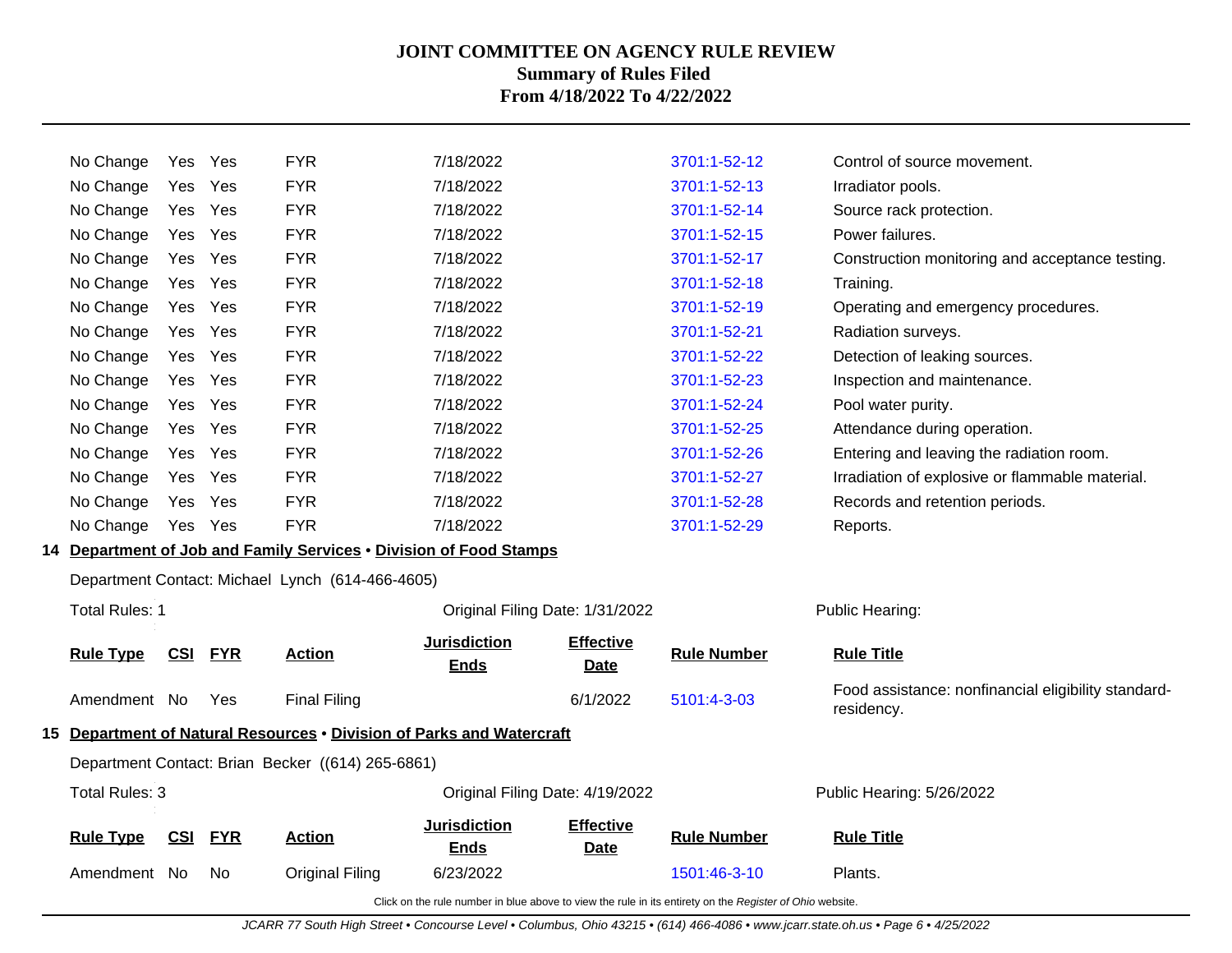|                                                   | Amendment No<br>Amendment No |            | No<br><b>No</b> | <b>Original Filing</b><br>Original Filing<br>16 Department of Natural Resources . Division of Parks and Watercraft<br>Department Contact: Brian Becker ((614) 265-6861) | 6/23/2022<br>6/23/2022             |                                 | 1501:46-7-01<br>1501:46-9-03 | Open hours, closed hours, duties; exemptions.<br>Camping administration. |  |
|---------------------------------------------------|------------------------------|------------|-----------------|-------------------------------------------------------------------------------------------------------------------------------------------------------------------------|------------------------------------|---------------------------------|------------------------------|--------------------------------------------------------------------------|--|
|                                                   | <b>Total Rules: 2</b>        |            |                 |                                                                                                                                                                         | Original Filing Date: 4/19/2022    |                                 |                              | Public Hearing:                                                          |  |
|                                                   | <b>Rule Type</b>             | <b>CSI</b> | <b>FYR</b>      | <b>Action</b>                                                                                                                                                           | <b>Jurisdiction</b><br><b>Ends</b> | <b>Effective</b><br><b>Date</b> | <b>Rule Number</b>           | <b>Rule Title</b>                                                        |  |
|                                                   | No Change                    | No         | Yes             | <b>FYR</b>                                                                                                                                                              | 7/18/2022                          |                                 | 1501:46-1-03                 | Areas administered as state parks.                                       |  |
|                                                   | No Change                    | No         | Yes             | <b>FYR</b>                                                                                                                                                              | 7/18/2022                          |                                 | 1501:46-9-06                 | Area noise.                                                              |  |
| 17                                                |                              |            |                 | Department of Natural Resources . Division of Watercraft and Waterways                                                                                                  |                                    |                                 |                              |                                                                          |  |
| Department Contact: Brian Becker ((614) 265-6861) |                              |            |                 |                                                                                                                                                                         |                                    |                                 |                              |                                                                          |  |
|                                                   | Total Rules: 5               |            |                 |                                                                                                                                                                         |                                    | Public Hearing: 5/26/2022       |                              |                                                                          |  |
|                                                   | <b>Rule Type</b>             | <u>CSI</u> | <u>FYR</u>      | <b>Action</b>                                                                                                                                                           | <b>Jurisdiction</b><br><b>Ends</b> | <b>Effective</b><br><b>Date</b> | <b>Rule Number</b>           | <b>Rule Title</b>                                                        |  |
|                                                   | Amendment No                 |            | Yes             | Original Filing                                                                                                                                                         | 6/23/2022                          |                                 | 1501:47-1-02                 | Registration certificate.                                                |  |
|                                                   | Amendment No                 |            | Yes             | Original Filing                                                                                                                                                         | 6/23/2022                          |                                 | 1501:47-1-07.1               | Contingent registration.                                                 |  |
|                                                   | Amendment No                 |            | Yes             | Original Filing                                                                                                                                                         | 6/23/2022                          |                                 | 1501:47-1-09                 | Boating accidents.                                                       |  |
|                                                   | Amendment No                 |            | Yes             | Original Filing                                                                                                                                                         | 6/23/2022                          |                                 | 1501:47-1-11                 | Anchoring requirements, exception.                                       |  |
|                                                   | Amendment No                 |            | No              | <b>Original Filing</b>                                                                                                                                                  | 6/23/2022                          |                                 | 1501:47-5-03                 | Use of outboard motors and power boats on wildlife<br>areas.             |  |
|                                                   |                              |            |                 | 18 Department of Natural Resources . Division of Watercraft and Waterways                                                                                               |                                    |                                 |                              |                                                                          |  |
|                                                   |                              |            |                 | Department Contact: Brian Becker ((614) 265-6861)                                                                                                                       |                                    |                                 |                              |                                                                          |  |
|                                                   | <b>Total Rules: 4</b>        |            |                 |                                                                                                                                                                         | Original Filing Date: 4/19/2022    |                                 |                              | Public Hearing:                                                          |  |
|                                                   | <b>Rule Type</b>             | CSI        | <b>FYR</b>      | <b>Action</b>                                                                                                                                                           | <b>Jurisdiction</b><br><b>Ends</b> | <b>Effective</b><br><b>Date</b> | <b>Rule Number</b>           | <b>Rule Title</b>                                                        |  |
|                                                   | No Change                    | No         | Yes             | <b>FYR</b>                                                                                                                                                              | 7/18/2022                          |                                 | 1501:47-3-11                 | Air propelled powercraft, hovercraft.                                    |  |
|                                                   | No Change                    | No         | Yes             | <b>FYR</b>                                                                                                                                                              | 7/18/2022                          |                                 | 1501:47-7-01                 | Exception to rules.                                                      |  |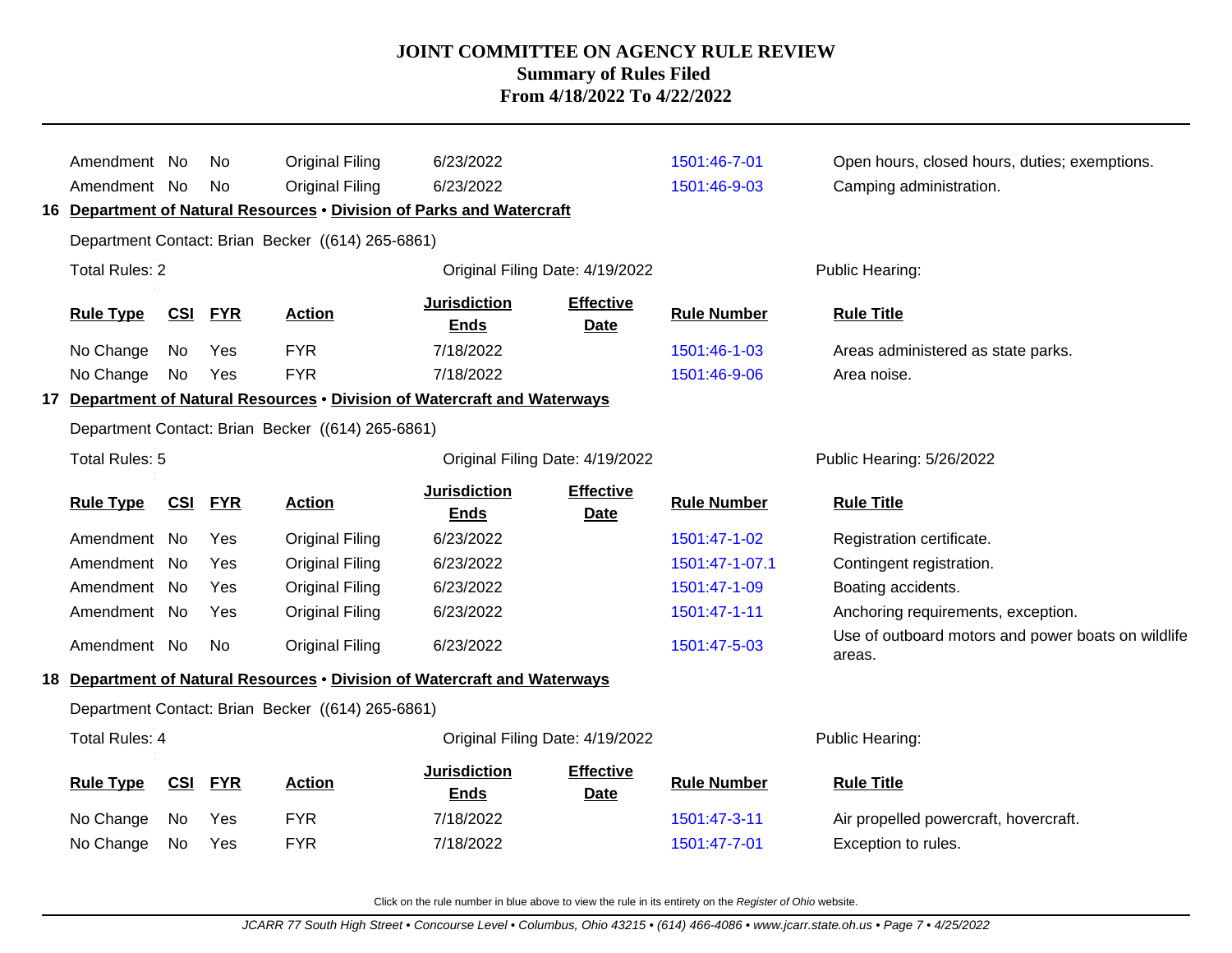|                                                  | No Change                                                | No         | Yes        | <b>FYR</b>                                           | 7/18/2022                          |                                 | 1501:47-7-03       | Vessels and operations on waterways within the              |
|--------------------------------------------------|----------------------------------------------------------|------------|------------|------------------------------------------------------|------------------------------------|---------------------------------|--------------------|-------------------------------------------------------------|
|                                                  |                                                          |            |            |                                                      |                                    |                                 |                    | jurisdiction of the city of Columbus, Franklin county.      |
|                                                  | No Change                                                | No         | Yes        | <b>FYR</b>                                           | 7/18/2022                          |                                 | 1501:47-7-08       | On the waters of Clearfork reservoir, Richland<br>county.   |
| 19                                               |                                                          |            |            | Department of Public Safety . Homeland Security      |                                    |                                 |                    |                                                             |
|                                                  |                                                          |            |            | Department Contact: Joseph Kirk (614-466-5605)       |                                    |                                 |                    |                                                             |
|                                                  | <b>Total Rules: 1</b>                                    |            |            |                                                      | Original Filing Date: 4/19/2022    |                                 |                    | Public Hearing: 5/23/2022                                   |
|                                                  | <b>Rule Type</b>                                         | <u>CSI</u> | <b>FYR</b> | <b>Action</b>                                        | <b>Jurisdiction</b><br><b>Ends</b> | <b>Effective</b><br><b>Date</b> | <b>Rule Number</b> | <b>Rule Title</b>                                           |
|                                                  | Amendment Yes Yes                                        |            |            | <b>Original Filing</b>                               | 6/23/2022                          |                                 | 4501:5-1-01        | Requirements for the emergency management plan<br>and test. |
|                                                  | 20 Ohio Environmental Protection Agency .                |            |            |                                                      |                                    |                                 |                    |                                                             |
| Department Contact: Chris Skalski (614-644-3020) |                                                          |            |            |                                                      |                                    |                                 |                    |                                                             |
|                                                  | <b>Total Rules: 4</b><br>Original Filing Date: 11/9/2021 |            |            |                                                      |                                    |                                 |                    | Public Hearing: 12/17/2021                                  |
|                                                  |                                                          |            |            |                                                      |                                    |                                 |                    |                                                             |
|                                                  | <b>Rule Type</b>                                         | <b>CSI</b> | <b>FYR</b> | <b>Action</b>                                        | <b>Jurisdiction</b><br><b>Ends</b> | <b>Effective</b><br>Date        | <b>Rule Number</b> | <b>Rule Title</b>                                           |
|                                                  | Amendment Yes                                            |            | Yes        | <b>Final Filing</b>                                  |                                    | 7/18/2022                       | 3745-1-09          | Scioto river drainage basin.                                |
|                                                  | Amendment Yes                                            |            | Yes        | <b>Final Filing</b>                                  |                                    | 7/18/2022                       | 3745-1-16          | Southeast Ohio tributaries drainage basin.                  |
|                                                  | Amendment Yes                                            |            | Yes        | <b>Final Filing</b>                                  |                                    | 7/18/2022                       | 3745-1-17          | Southeast Ohio tributaries drainage basin.                  |
|                                                  | Amendment Yes Yes                                        |            |            | <b>Final Filing</b>                                  |                                    | 7/18/2022                       | 3745-1-21          | Great Miami river drainage basin.                           |
|                                                  | 21 Ohio Environmental Protection Agency .                |            |            |                                                      |                                    |                                 |                    |                                                             |
|                                                  |                                                          |            |            | Department Contact: Michelle Mountjoy (614-728-5372) |                                    |                                 |                    |                                                             |
|                                                  | <b>Total Rules: 13</b>                                   |            |            |                                                      | Original Filing Date: 4/19/2022    |                                 |                    | Public Hearing: 5/25/2022                                   |
|                                                  | <b>Rule Type</b>                                         | <b>CSI</b> | <b>FYR</b> | <b>Action</b>                                        | <b>Jurisdiction</b><br><b>Ends</b> | <b>Effective</b><br><b>Date</b> | <b>Rule Number</b> | <b>Rule Title</b>                                           |
|                                                  | Amendment Yes                                            |            | Yes        | <b>Original Filing</b>                               | 6/23/2022                          |                                 | 3745-400-01        | Definitions.                                                |
|                                                  | Amendment Yes Yes                                        |            |            | <b>Original Filing</b>                               | 6/23/2022                          |                                 | 3745-400-02        | General obligations.                                        |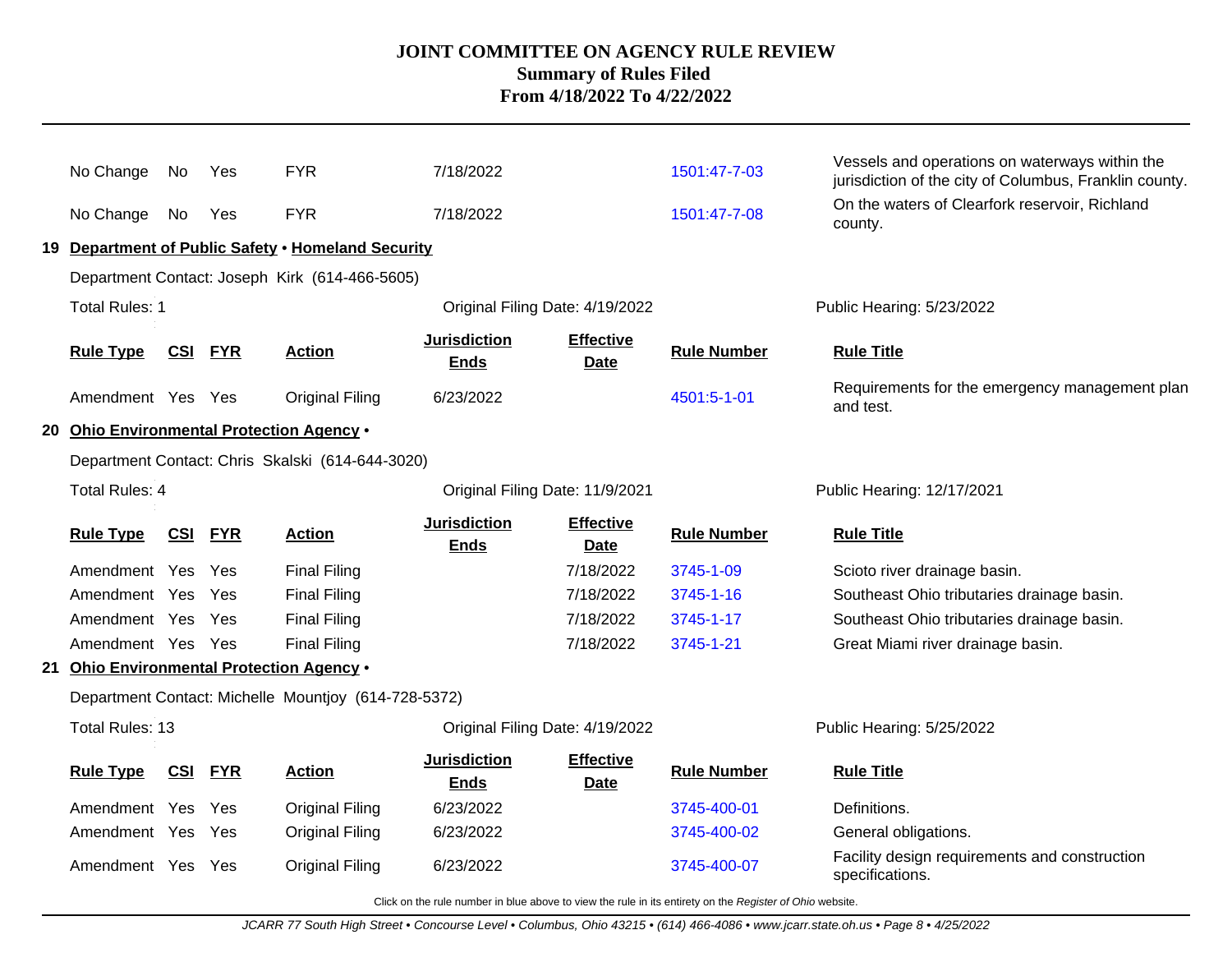| Amendment     | Yes | Yes        | Original Filing        | 6/23/2022 | 3745-400-11 | Operation of facilities.                                                                                                                            |
|---------------|-----|------------|------------------------|-----------|-------------|-----------------------------------------------------------------------------------------------------------------------------------------------------|
| Amendment     | Yes | <b>Yes</b> | Original Filing        | 6/23/2022 | 3745-400-12 | Final closure of facilities.                                                                                                                        |
| Amendment     | Yes | <b>Yes</b> | Original Filing        | 6/23/2022 | 3745-400-13 | Financial assurance for construction and demolition<br>debris facility and construction and demolition<br>debris processing facility final closure. |
| Amendment     | Yes | <b>Yes</b> | Original Filing        | 6/23/2022 | 3745-400-26 | Operator certification.                                                                                                                             |
| Amendment     | Yes | <b>Yes</b> | Original Filing        | 6/23/2022 | 3745-500-02 | General administration- definitions.                                                                                                                |
| Amendment Yes |     | Yes        | Original Filing        | 6/23/2022 | 3745-501-02 | Licensing - definitions.                                                                                                                            |
| Amendment Yes |     | Yes        | Original Filing        | 6/23/2022 | 3745-501-05 | Licensing requirements.                                                                                                                             |
| Amendment     | Yes | Yes        | Original Filing        | 6/23/2022 | 3745-501-10 | License applications and application procedures.                                                                                                    |
| Amendment Yes |     | Yes        | Original Filing        | 6/23/2022 | 3745-501-12 | Additional criteria for Cⅅ license applications.                                                                                                    |
| Amendment     | Yes | <b>Yes</b> | <b>Original Filing</b> | 6/23/2022 | 3745-501-15 | Criteria for issuing or denying facility licenses.                                                                                                  |

# **Rules Filed On 4/20/2022**

|                                                                                                 |                                                               | 22 Department of Job and Family Services - Unemployment Compensation . |            |                                                  |                                                                                                          |                                 |                    |                                                 |  |                 |
|-------------------------------------------------------------------------------------------------|---------------------------------------------------------------|------------------------------------------------------------------------|------------|--------------------------------------------------|----------------------------------------------------------------------------------------------------------|---------------------------------|--------------------|-------------------------------------------------|--|-----------------|
|                                                                                                 |                                                               |                                                                        |            | Department Contact: Michael Lynch (614-466-8376) |                                                                                                          |                                 |                    |                                                 |  |                 |
|                                                                                                 | <b>Total Rules: 1</b>                                         |                                                                        |            |                                                  |                                                                                                          | Original Filing Date: 4/20/2022 |                    | Public Hearing:                                 |  |                 |
|                                                                                                 | <b>FYR</b><br><b>Rule Type</b><br><u>CSI</u><br><u>Action</u> |                                                                        |            |                                                  | <b>Jurisdiction</b><br><u>Ends</u>                                                                       | <b>Effective</b><br><u>Date</u> | <b>Rule Number</b> | <b>Rule Title</b>                               |  |                 |
|                                                                                                 | No Change                                                     | No.                                                                    | Yes        | <b>FYR</b>                                       | 7/19/2022                                                                                                |                                 | 4141-5-05          | Work relief or work training program exclusion. |  |                 |
| 23 Ohio Environmental Protection Agency .<br>Department Contact: Zachary Winoker (740-380-5267) |                                                               |                                                                        |            |                                                  |                                                                                                          |                                 |                    |                                                 |  |                 |
|                                                                                                 |                                                               |                                                                        |            |                                                  |                                                                                                          |                                 |                    |                                                 |  | Total Rules: 10 |
|                                                                                                 | <b>Rule Type</b>                                              | <u>CSI</u>                                                             | <b>FYR</b> | <b>Action</b>                                    | <b>Jurisdiction</b><br><u>Ends</u>                                                                       | <b>Effective</b><br><u>Date</u> | <b>Rule Number</b> | <b>Rule Title</b>                               |  |                 |
|                                                                                                 | Amendment Yes                                                 |                                                                        | Yes        | Original Filing                                  | 6/24/2022                                                                                                |                                 | 3745-9-01          | Well standard definitions.                      |  |                 |
|                                                                                                 | Amendment Yes Yes                                             |                                                                        |            | Original Filing                                  | 6/24/2022                                                                                                |                                 | 3745-9-02          | Scope and exemptions.                           |  |                 |
|                                                                                                 | Amendment Yes                                                 |                                                                        | Yes        | Original Filing                                  | 6/24/2022                                                                                                |                                 | 3745-9-03          | Monitoring well.                                |  |                 |
|                                                                                                 |                                                               |                                                                        |            |                                                  | Click on the rule number in blue above to view the rule in its entirety on the Register of Ohio website. |                                 |                    |                                                 |  |                 |

JCARR 77 South High Street • Concourse Level • Columbus, Ohio 43215 • (614) 466-4086 • www.jcarr.state.oh.us • Page 9 • 4/25/2022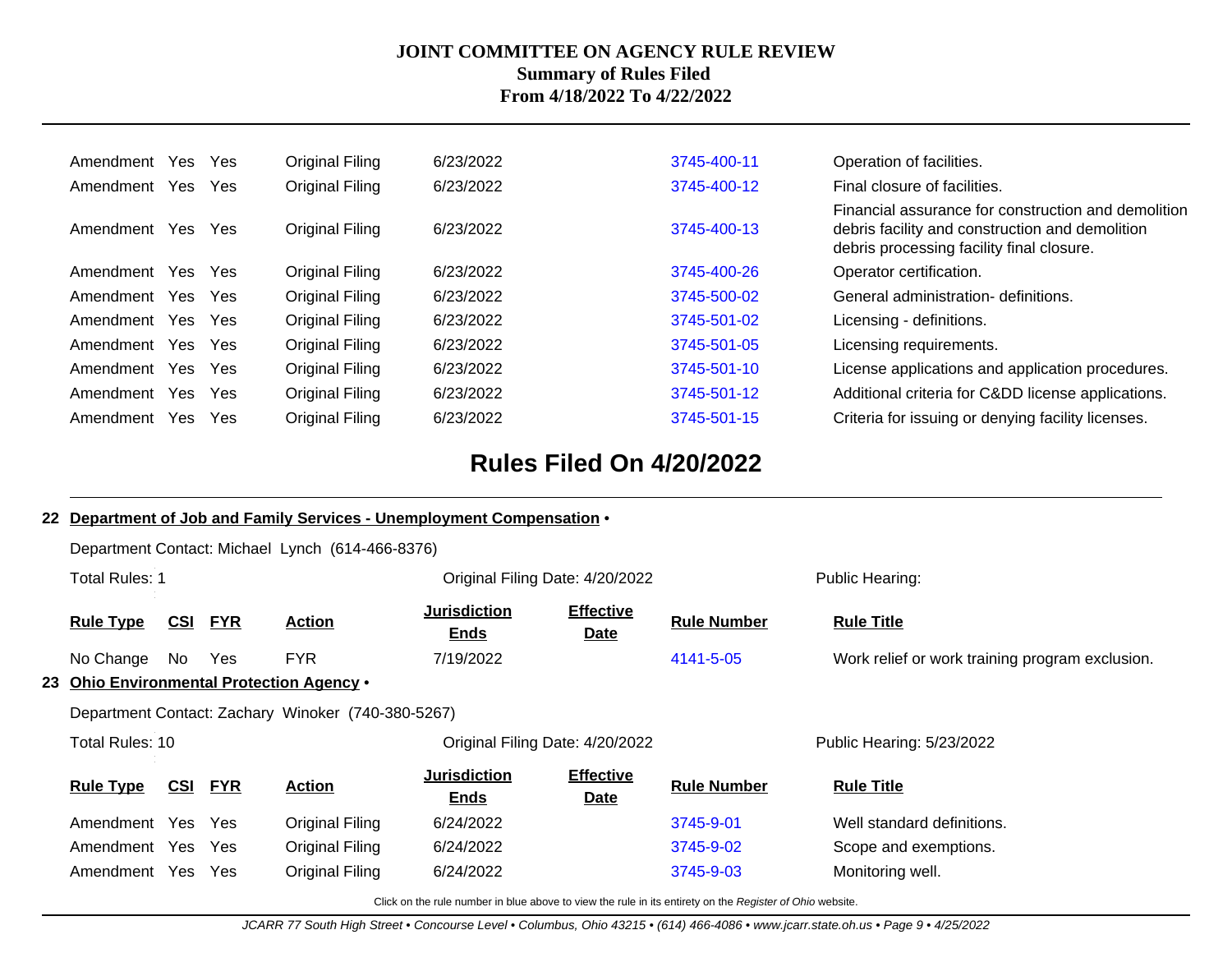| Amendment Yes         |            | Yes        | <b>Original Filing</b>                                                        | 6/24/2022                          |                                 | 3745-9-04          | Well siting.                                       |
|-----------------------|------------|------------|-------------------------------------------------------------------------------|------------------------------------|---------------------------------|--------------------|----------------------------------------------------|
| Amendment Yes         |            | Yes        | <b>Original Filing</b>                                                        | 6/24/2022                          |                                 | 3745-9-05          | Well construction.                                 |
| Amendment Yes         |            | Yes        | <b>Original Filing</b>                                                        | 6/24/2022                          |                                 | 3745-9-06          | Well construction, specific geologic conditions.   |
| Amendment Yes         |            | Yes        | <b>Original Filing</b>                                                        | 6/24/2022                          |                                 | 3745-9-07          | Well grouting for construction or sealing.         |
| Amendment Yes         |            | Yes        | <b>Original Filing</b>                                                        | 6/24/2022                          |                                 | 3745-9-08          | Well disinfection.                                 |
| Amendment Yes         |            | Yes        | <b>Original Filing</b>                                                        | 6/24/2022                          |                                 | 3745-9-09          | Well development and pumping test.                 |
| Amendment Yes         |            | Yes        | <b>Original Filing</b>                                                        | 6/24/2022                          |                                 | 3745-9-10          | Abandoned well sealing.                            |
|                       |            |            | 24 Ohio Occupational Therapy, Physical Therapy, and Athletic Trainers Board • |                                    |                                 |                    |                                                    |
|                       |            |            | Department Contact: Missy Anthony (614-466-3474)                              |                                    |                                 |                    |                                                    |
| Total Rules: 4        |            |            |                                                                               | Original Filing Date: 4/20/2022    |                                 |                    | Public Hearing: 5/25/2022                          |
| <b>Rule Type</b>      | <u>CSI</u> | <b>FYR</b> | <b>Action</b>                                                                 | <b>Jurisdiction</b><br><b>Ends</b> | <b>Effective</b><br><b>Date</b> | <b>Rule Number</b> | <b>Rule Title</b>                                  |
| Amendment Yes         |            | No.        | <b>Original Filing</b>                                                        | 6/24/2022                          |                                 | 4755-62-01         | Definition of terms.                               |
| Amendment Yes         |            | No.        | <b>Original Filing</b>                                                        | 6/24/2022                          |                                 | 4755-63-01         | Applications for initial licensure by examination. |
| Amendment Yes         |            | No.        | <b>Original Filing</b>                                                        | 6/24/2022                          |                                 | 4755-63-06         | Temporary license application procedure.           |
| Amendment Yes         |            | No.        | <b>Original Filing</b>                                                        | 6/24/2022                          |                                 | 4755-65-01         | Continuing education requirements and reporting.   |
|                       |            |            | 25 Ohio Occupational Therapy, Physical Therapy, and Athletic Trainers Board . |                                    |                                 |                    |                                                    |
|                       |            |            | Department Contact: Missy Anthony (614-466-3474)                              |                                    |                                 |                    |                                                    |
| Total Rules: 1        |            |            |                                                                               | Original Filing Date: 4/20/2022    |                                 |                    | Public Hearing: 5/25/2022                          |
| <b>Rule Type</b>      | <b>CSI</b> | <b>FYR</b> | <b>Action</b>                                                                 | <b>Jurisdiction</b><br><b>Ends</b> | <b>Effective</b><br><b>Date</b> | <b>Rule Number</b> | <b>Rule Title</b>                                  |
| Amendment Yes         |            | - No       | <b>Original Filing</b>                                                        | 6/24/2022                          |                                 | 4755-23-08         | Continuing education.                              |
|                       |            |            | 26 Ohio Occupational Therapy, Physical Therapy, and Athletic Trainers Board . |                                    |                                 |                    |                                                    |
|                       |            |            | Department Contact: Missy Anthony (614-466-3474)                              |                                    |                                 |                    |                                                    |
| <b>Total Rules: 1</b> |            |            |                                                                               | Original Filing Date: 4/20/2022    |                                 |                    | Public Hearing: 5/25/2022                          |
| <b>Rule Type</b>      | <b>CSI</b> | <b>FYR</b> | <b>Action</b>                                                                 | <b>Jurisdiction</b><br><b>Ends</b> | <b>Effective</b><br><b>Date</b> | <b>Rule Number</b> | <b>Rule Title</b>                                  |
| Amendment Yes         |            | -No        | <b>Original Filing</b>                                                        | 6/24/2022                          |                                 | 4755-7-04          | Supervision.                                       |

Click on the rule number in blue above to view the rule in its entirety on the Register of Ohio website.

JCARR 77 South High Street • Concourse Level • Columbus, Ohio 43215 • (614) 466-4086 • www.jcarr.state.oh.us • Page 10 • 4/25/2022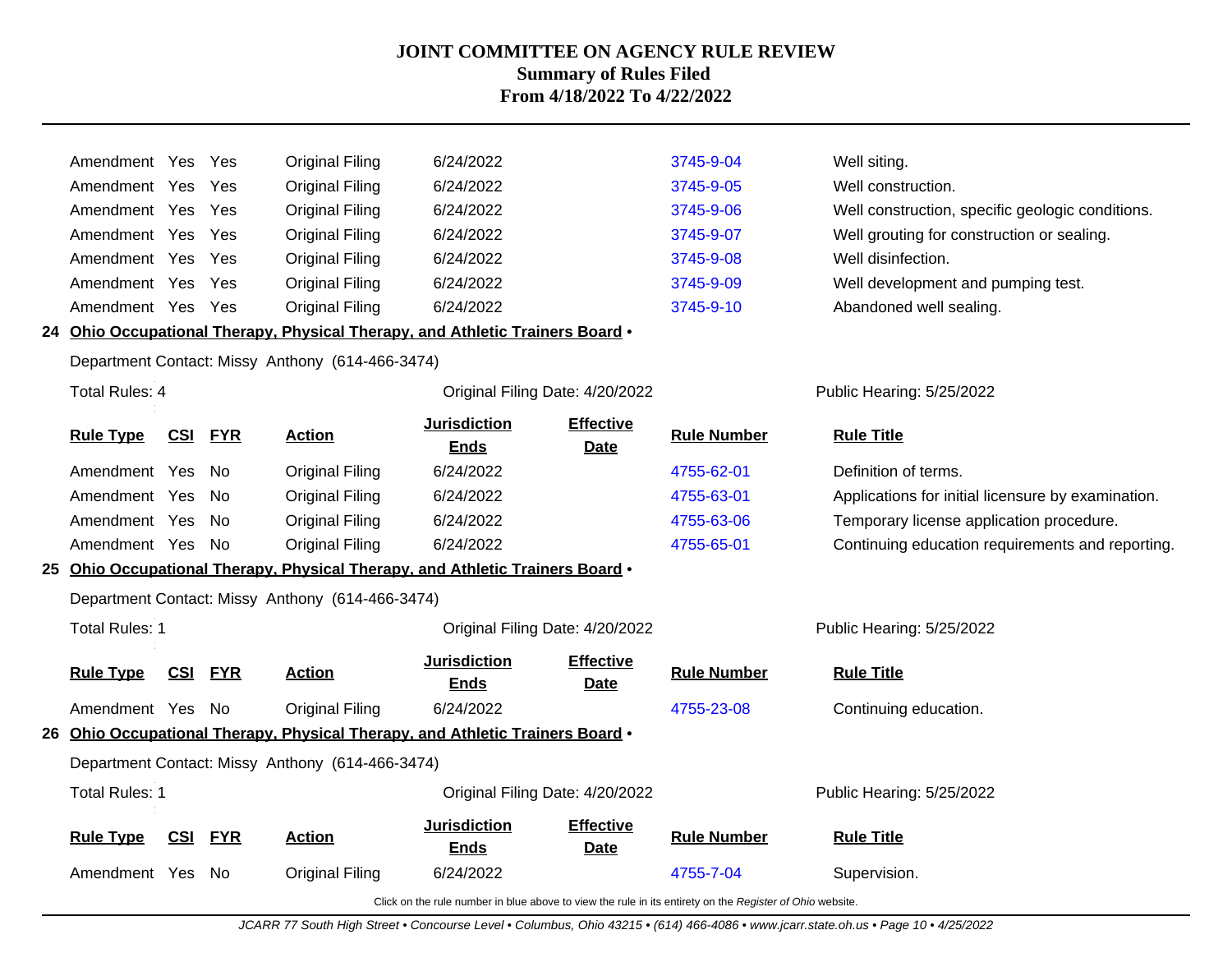### **27 Ohio Occupational Therapy, Physical Therapy, and Athletic Trainers Board** •

Department Contact: Missy Anthony (614-466-3474)

|     | Total Rules: 5                    |            |            |                                                    | Original Filing Date: 4/20/2022    |                                 |                    | Public Hearing: 5/25/2022                                                                                                                                                |  |
|-----|-----------------------------------|------------|------------|----------------------------------------------------|------------------------------------|---------------------------------|--------------------|--------------------------------------------------------------------------------------------------------------------------------------------------------------------------|--|
|     | <b>Rule Type</b>                  | CSI        | <b>FYR</b> | <b>Action</b>                                      | <b>Jurisdiction</b><br><b>Ends</b> | <b>Effective</b><br><b>Date</b> | <b>Rule Number</b> | <b>Rule Title</b>                                                                                                                                                        |  |
|     | New Rule                          | <b>Yes</b> | No         | <b>Original Filing</b>                             | 6/24/2022                          |                                 | 4755-41-04         | Scope of practice.                                                                                                                                                       |  |
|     | Rescission                        | <b>Yes</b> | Yes        | <b>Original Filing</b>                             | 6/24/2022                          |                                 | 4755-42-02         | Referring practitioner.                                                                                                                                                  |  |
|     | New Rule                          | Yes        | No         | <b>Original Filing</b>                             | 6/24/2022                          |                                 | 4755-42-02         | Referring practitioner.                                                                                                                                                  |  |
|     | Amendment Yes                     |            | No.        | <b>Original Filing</b>                             | 6/24/2022                          |                                 | 4755-43-11         | Approval of an event.                                                                                                                                                    |  |
|     | Amendment Yes                     |            | No.        | <b>Original Filing</b>                             | 6/24/2022                          |                                 | 4755-46-02         | Athletic training students.                                                                                                                                              |  |
|     |                                   |            |            | 28 Public Utilities Commission of Ohio . Utilities |                                    |                                 |                    |                                                                                                                                                                          |  |
|     |                                   |            |            | Department Contact: Angela Hawkins (614-466-0122)  |                                    |                                 |                    |                                                                                                                                                                          |  |
|     | <b>Total Rules: 1</b>             |            |            |                                                    | Original Filing Date: 2/9/2022     |                                 |                    | Public Hearing:                                                                                                                                                          |  |
|     | <b>Rule Type</b>                  | <b>CSI</b> | <b>FYR</b> | <b>Action</b>                                      | <b>Jurisdiction</b><br><b>Ends</b> | <b>Effective</b><br><b>Date</b> | <b>Rule Number</b> | <b>Rule Title</b>                                                                                                                                                        |  |
|     | Amendment Yes No                  |            |            | <b>Final Filing</b>                                |                                    | 4/30/2022                       | 4901:1-16-05       | Notice and reports of service failures and incidents;<br>twenty-four hour contacts; one-call participation;<br>post-incident testing; and cast iron pipeline<br>program. |  |
| 29. | <b>State Chiropractic Board •</b> |            |            |                                                    |                                    |                                 |                    |                                                                                                                                                                          |  |
|     |                                   |            |            | Department Contact: Liz Moore (614-644-5949)       |                                    |                                 |                    |                                                                                                                                                                          |  |
|     | Total Rules: 3                    |            |            |                                                    | Original Filing Date: 1/26/2022    |                                 |                    | Public Hearing: 3/1/2022                                                                                                                                                 |  |
|     | <b>Rule Type</b>                  | CSI        | <b>FYR</b> | <b>Action</b>                                      | <b>Jurisdiction</b><br><b>Ends</b> | <b>Effective</b><br><b>Date</b> | <b>Rule Number</b> | <b>Rule Title</b>                                                                                                                                                        |  |
|     | Amendment Yes                     |            | Yes        | <b>Final Filing</b>                                |                                    | 5/1/2022                        | 4734-7-01          | Renewal requirements.                                                                                                                                                    |  |
|     | Amendment Yes Yes                 |            |            | <b>Final Filing</b>                                |                                    | 5/1/2022                        | 4734-7-02          | Standards and requirements for continuing<br>education.                                                                                                                  |  |
|     | Amendment Yes Yes                 |            |            | <b>Final Filing</b>                                |                                    | 5/1/2022                        | 4734-10-06         | Inactive acupuncture certificate; restoration of<br>acupuncture certificate.                                                                                             |  |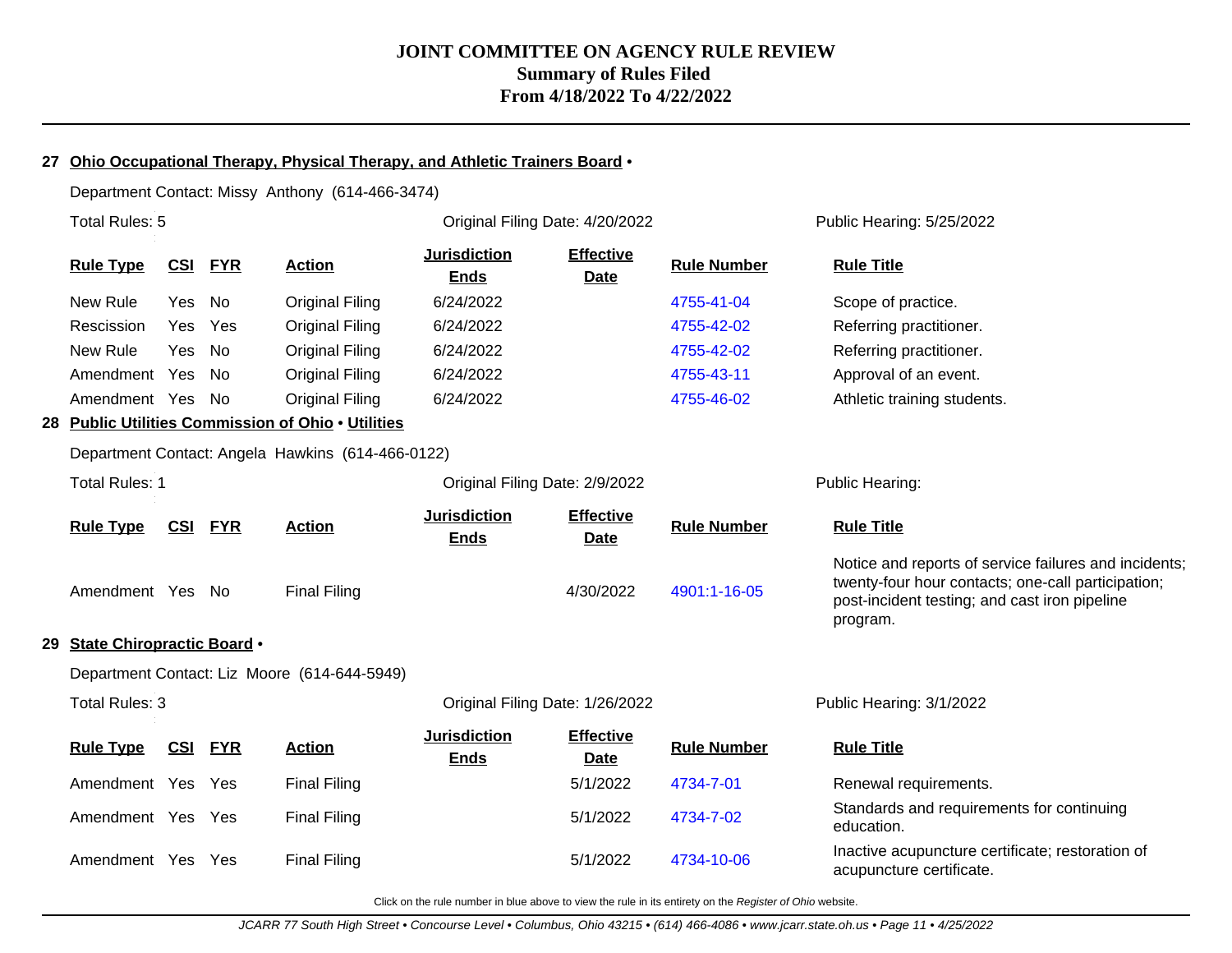### **30 State Racing Commission** •

Department Contact: Michael Rzymek (614-779-0270)

| <b>Total Rules: 2</b> |                          |              |                                    | Original Filing Date: 1/25/2022 | Public Hearing: 2/17/2022 |                           |  |
|-----------------------|--------------------------|--------------|------------------------------------|---------------------------------|---------------------------|---------------------------|--|
| <b>Rule Type</b>      | <b>FYR</b><br><u>CSI</u> | Action       | <b>Jurisdiction</b><br><b>Ends</b> | <b>Effective</b><br><b>Date</b> | <b>Rule Number</b>        | <b>Rule Title</b>         |  |
| Rescission            | Yes<br>Yes.              | Final Filing |                                    | 5/2/2022                        | 3769-6-60                 | Riding crop restrictions. |  |
| New Rule              | No.<br>Yes               | Final Filing |                                    | 5/2/2022                        | 3769-6-60                 | Riding crop restrictions. |  |

# **Rules Filed On 4/21/2022**

### **31 Bureau of Workers' Compensation** •

|                                                  |                                                                          |            |            | Department Contact: Aniko Nagy (614-466-3293) |                                    |                                 |                    |                                                                                                                                           |  |
|--------------------------------------------------|--------------------------------------------------------------------------|------------|------------|-----------------------------------------------|------------------------------------|---------------------------------|--------------------|-------------------------------------------------------------------------------------------------------------------------------------------|--|
|                                                  | Total Rules: 3                                                           |            |            |                                               |                                    | Original Filing Date: 2/14/2022 |                    | Public Hearing: 3/17/2022                                                                                                                 |  |
|                                                  | CSI<br><b>FYR</b><br><b>Action</b><br><b>Rule Type</b>                   |            |            | <b>Jurisdiction</b><br><b>Ends</b>            | <b>Effective</b><br><b>Date</b>    | <b>Rule Number</b>              | <b>Rule Title</b>  |                                                                                                                                           |  |
|                                                  | Amendment Yes                                                            |            | No.        | <b>Final Filing</b>                           |                                    | 5/1/2022                        | 4123-6-08          | Bureau fee schedule.                                                                                                                      |  |
|                                                  | Amendment Yes                                                            |            | No.        | Final Filing                                  |                                    | 5/1/2022                        | 4123-6-37.2        | Payment of hospital outpatient services.                                                                                                  |  |
|                                                  | Amendment Yes No                                                         |            |            | Final Filing                                  |                                    | 5/1/2022                        | 4123-6-37.3        | Payment of ambulatory surgical center services.                                                                                           |  |
|                                                  | 32 Department of Job and Family Services . Division of Public Assistance |            |            |                                               |                                    |                                 |                    |                                                                                                                                           |  |
| Department Contact: Michael Lynch (614-466-4605) |                                                                          |            |            |                                               |                                    |                                 |                    |                                                                                                                                           |  |
|                                                  | Total Rules: 3                                                           |            |            |                                               | Original Filing Date: 4/21/2022    |                                 |                    | Public Hearing: 5/26/2022                                                                                                                 |  |
|                                                  | <b>Rule Type</b>                                                         | <u>CSI</u> | <b>FYR</b> | <b>Action</b>                                 | <b>Jurisdiction</b><br><u>Ends</u> | <b>Effective</b><br><u>Date</u> | <b>Rule Number</b> | <b>Rule Title</b>                                                                                                                         |  |
|                                                  | Amendment No                                                             |            | Yes        | Original Filing                               | 6/25/2022                          |                                 | 5101:1-23-10       | Ohio works first: assistance group determination.                                                                                         |  |
|                                                  | Amendment No                                                             |            | Yes        | Original Filing                               | 6/25/2022                          |                                 | 5101:1-23-20       | Ohio works first: income and eligibility.                                                                                                 |  |
|                                                  | Amendment No                                                             |            | Yes        | Original Filing                               | 6/25/2022                          |                                 | 5101:1-23-75       | Ohio works first and prevention, retention and<br>contingency: assistance group ineligibility due to<br>receipt of fraudulent assistance. |  |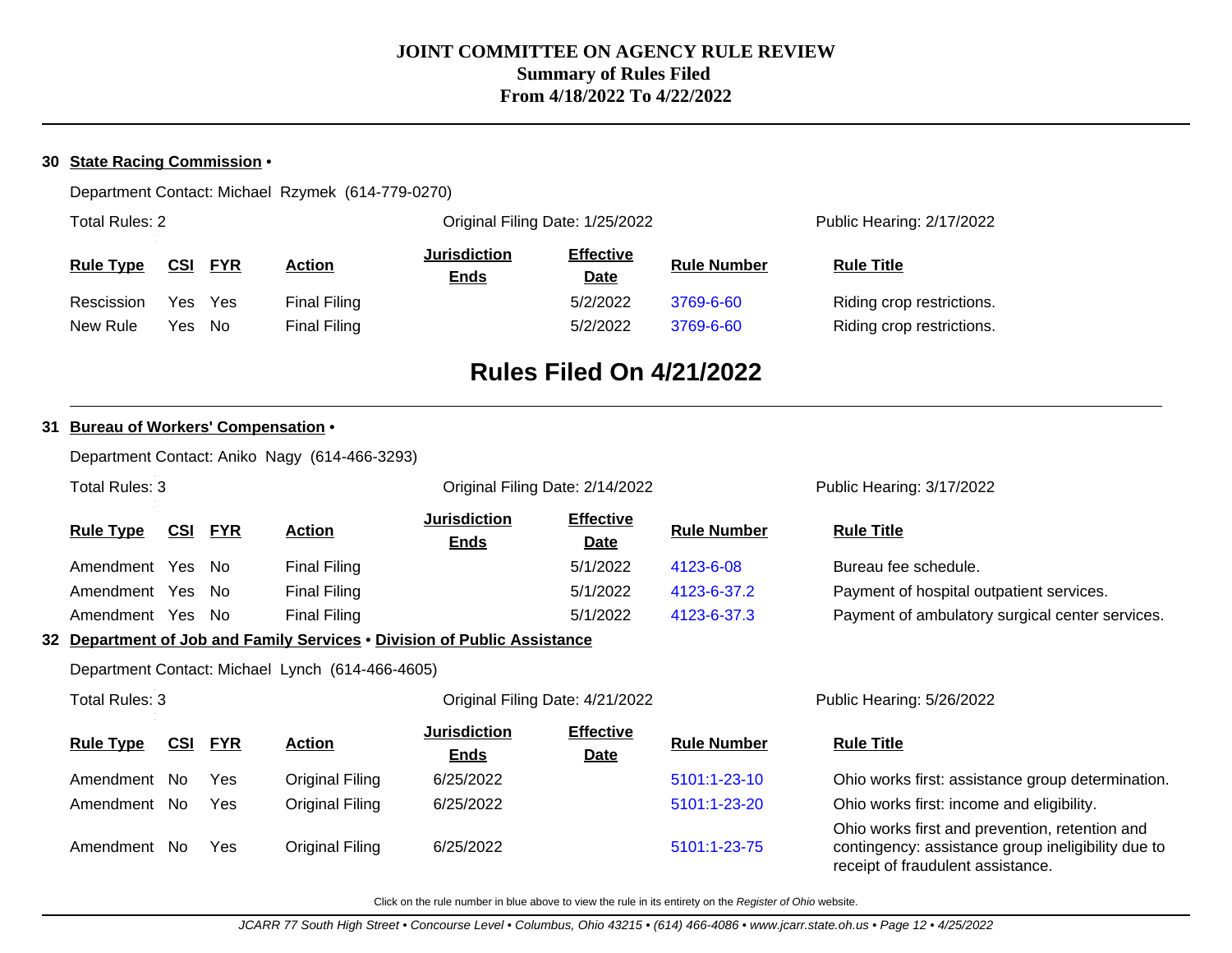#### **33 Department of Natural Resources** • **Division of Wildlife**

Department Contact: Brian Becker ((614) 265-6861)

| Total Rules: 5                               |                     | Original Filing Date: 2/14/2022    | Public Hearing: 3/24/2022       |                    |                                                       |
|----------------------------------------------|---------------------|------------------------------------|---------------------------------|--------------------|-------------------------------------------------------|
| <b>FYR</b><br><b>Rule Type</b><br><u>CSI</u> | <b>Action</b>       | <b>Jurisdiction</b><br><b>Ends</b> | <b>Effective</b><br><b>Date</b> | <b>Rule Number</b> | <b>Rule Title</b>                                     |
| Yes<br>Amendment<br>No.                      | Final Filing        |                                    | 5/1/2022                        | 1501:31-13-01      | Sport fishing.                                        |
| Amendment<br>Yes<br>No.                      | <b>Final Filing</b> |                                    | 5/1/2022                        | 1501:31-13-14      | Walleye and yellow perd<br>lake Erie sport fishing di |
| Amendment<br>Yes.<br>Yes                     | <b>Final Filing</b> |                                    | 5/1/2022                        | 1501:31-15-02      | General hunting and tra                               |
| Yes<br>Amendment<br>No.                      | Final Filing        |                                    | 5/1/2022                        | 1501:31-31-01      | Private dog training grou<br>regulations.             |
| Amendment<br>Yes<br>Yes                      | Final Filing        |                                    | 5/1/2022                        | 1501:31-40-01      | Ginseng harvest seasor<br>racorde                     |

#### **34 Department of Natural Resources** • **Division of Wildlife**

Department Contact: Brian Becker ((614) 265-6861)

Total Rules: 10

#### Original Filing Date: 2/14/2022 Public Hearing: 3/24/2022

records.

lake Erie sport fishing district.

Walleye and yellow perch daily bag limits in the

Ginseng harvest season, reseeding, collection

General hunting and trapping provisions. Private dog training grounds permit and

| <b>Rule Type</b> | CSI | <u>FYR</u> | <b>Action</b>       | <b>Jurisdiction</b><br><b>Ends</b> | <b>Effective</b><br><b>Date</b> | <b>Rule Number</b> | <b>Rule Title</b>                                                                                                                        |
|------------------|-----|------------|---------------------|------------------------------------|---------------------------------|--------------------|------------------------------------------------------------------------------------------------------------------------------------------|
| Amendment No     |     | Yes        | <b>Final Filing</b> |                                    | 7/1/2022                        | 1501:31-1-02       | Definition of terms.                                                                                                                     |
| Amendment        | No. | Yes        | <b>Final Filing</b> |                                    | 7/1/2022                        | 1501:31-5-02       | Use of outboard motors and power boats on wildlife<br>areas.                                                                             |
| Amendment        | No. | Yes        | <b>Final Filing</b> |                                    | 7/1/2022                        | 1501:31-7-02       | Prohibited methods of taking migratory game birds.                                                                                       |
| Amendment        | No. | Yes        | <b>Final Filing</b> |                                    | 7/1/2022                        | 1501:31-7-05       | Seasons and limits on rail, common snipe (Wilson's<br>snipe), woodcock, gallinules (common moorhens),<br>teal, geese and mourning doves. |
| Amendment        | No. | Yes        | <b>Final Filing</b> |                                    | 7/1/2022                        | 1501:31-7-06       | Seasons and limits on ducks, brant, geese,<br>mergansers, and coots.                                                                     |
| Amendment        | No. | Yes        | <b>Final Filing</b> |                                    | 7/1/2022                        | 1501:31-9-02       | Regulations governing camping on certain division<br>of wildlife areas.                                                                  |
| Amendment        | No. | Yes        | <b>Final Filing</b> |                                    | 7/1/2022                        | 1501:31-15-17      | Seasons for game birds, game quadrupeds and<br>furbearing animals.                                                                       |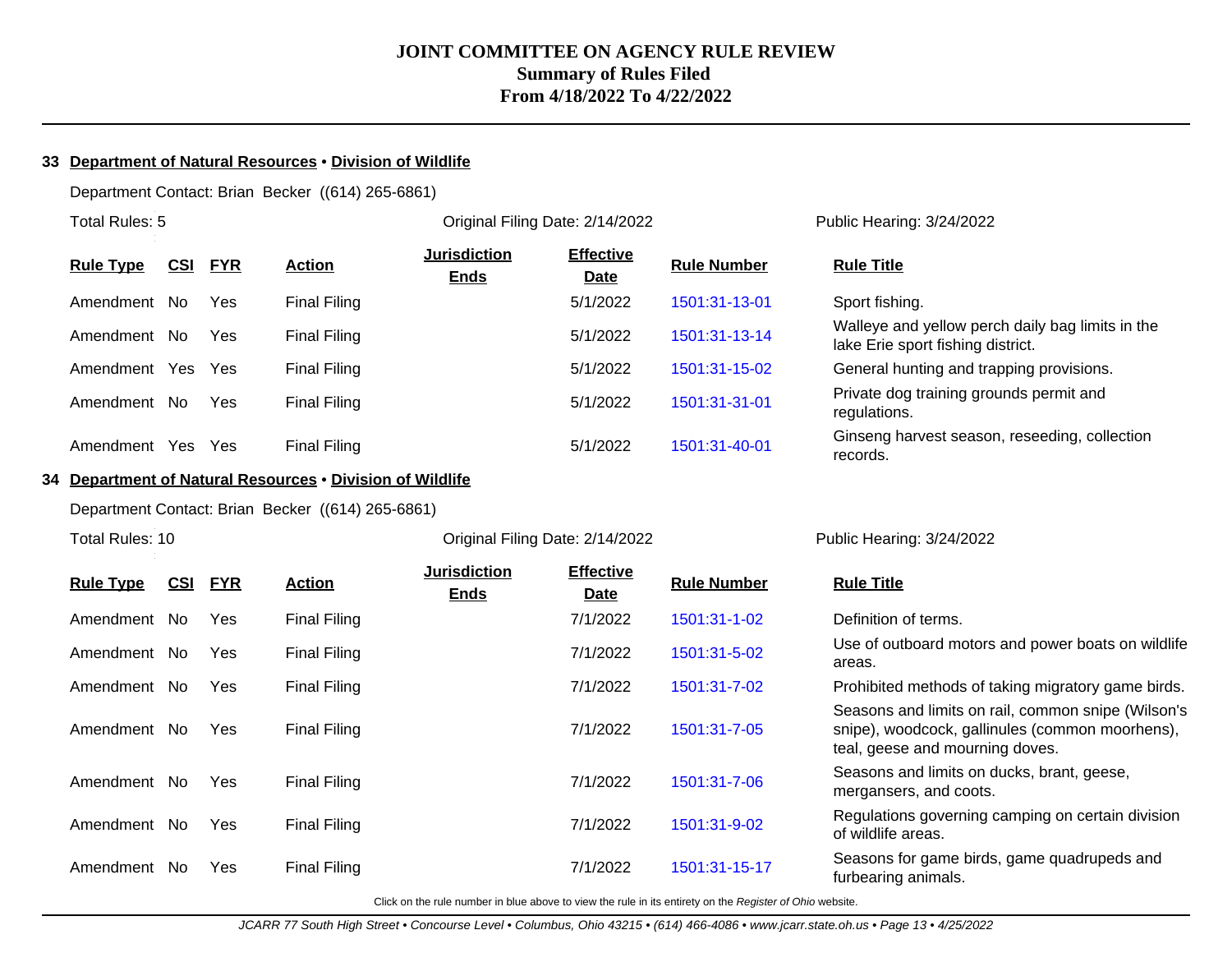| Amendment No | Yes        | <b>Final Filing</b> |
|--------------|------------|---------------------|
| Amendment No | <b>Yes</b> | <b>Final Filing</b> |
| Amendment No | Yes.       | <b>Final Filing</b> |

#### **35 Environmental Review Appeals Commission** •

Department Contact: Julie A. Slane (614-466-8950)

Total Rules: 19 **Driginal Filing Date: 4/21/2022** Public Hearing:

 $7/1/2022$  [1501:31-19-02](http://www.registerofohio.state.oh.us/jsps/publicdisplayrules/processPublicDisplayRules.jsp?entered_rule_no=1501:31-19-02&doWhat=GETBYRULENUM&raID=0) Cervidae carcass regulations. 7/1/2022 [1501:31-23-01](http://www.registerofohio.state.oh.us/jsps/publicdisplayrules/processPublicDisplayRules.jsp?entered_rule_no=1501:31-23-01&doWhat=GETBYRULENUM&raID=0) Special endangered wild animal regulations.  $7/1/2022$  [1501:31-23-02](http://www.registerofohio.state.oh.us/jsps/publicdisplayrules/processPublicDisplayRules.jsp?entered_rule_no=1501:31-23-02&doWhat=GETBYRULENUM&raID=0) Species designated as threatened.

|                  |     |            |               | <b>Jurisdiction</b> | <b>Effective</b> |                    |                                                                   |
|------------------|-----|------------|---------------|---------------------|------------------|--------------------|-------------------------------------------------------------------|
| <b>Rule Type</b> | CSI | <b>FYR</b> | <b>Action</b> | <b>Ends</b>         | <b>Date</b>      | <b>Rule Number</b> | <b>Rule Title</b>                                                 |
| No Change        | No  | Yes        | <b>FYR</b>    | 7/20/2022           |                  | 3746-1-01          | Definitions: General.                                             |
| No Change        | No  | Yes        | <b>FYR</b>    | 7/20/2022           |                  | 3746-1-02          | Jurisdictional bases.                                             |
| No Change        | No  | Yes        | <b>FYR</b>    | 7/20/2022           |                  | 3746-3-01          | Power of the commission to issue rules: procedure.                |
| No Change        | No  | Yes        | <b>FYR</b>    | 7/20/2022           |                  | 3746-3-02          | Regulations; scope.                                               |
| No Change        | No  | Yes        | <b>FYR</b>    | 7/20/2022           |                  | 3746-3-03          | Quorum.                                                           |
| No Change        | No  | Yes        | <b>FYR</b>    | 7/20/2022           |                  | 3746-3-04          | Case file.                                                        |
| No Change        | No  | Yes        | <b>FYR</b>    | 7/20/2022           |                  | 3746-3-05          | Registry.                                                         |
| No Change        | No  | Yes        | <b>FYR</b>    | 7/20/2022           |                  | 3746-3-06          | Trade secrets.                                                    |
| No Change        | No  | Yes        | <b>FYR</b>    | 7/20/2022           |                  | 3746-3-07          | The secretary to the commission: duties.                          |
| No Change        | No  | Yes        | <b>FYR</b>    | 7/20/2022           |                  | 3746-3-08          | Standards of conduct and suspension.                              |
| No Change        | No  | Yes        | <b>FYR</b>    | 7/20/2022           |                  | 3746-3-09          | Ex parte communication.                                           |
| No Change        | No  | Yes        | <b>FYR</b>    | 7/20/2022           |                  | 3746-3-10          | Participation by state employees.                                 |
| No Change        | No. | Yes        | <b>FYR</b>    | 7/20/2022           |                  | 3746-3-11          | Restrictions as to former employees.                              |
| No Change        | No  | Yes        | <b>FYR</b>    | 7/20/2022           |                  | 3746-3-13          | Business day.                                                     |
| No Change        | No  | <b>Yes</b> | <b>FYR</b>    | 7/20/2022           |                  | 3746-3-15          | Definitions for accessing confidential personal<br>information.   |
| No Change        | No  | Yes        | <b>FYR</b>    | 7/20/2022           |                  | 3746-3-16          | Procedures for accessing confidential personal<br>information.    |
| No Change        | No  | Yes        | <b>FYR</b>    | 7/20/2022           |                  | 3746-3-17          | Valid reasons for accessing confidential personal<br>information. |
| No Change        | No  | Yes        | <b>FYR</b>    | 7/20/2022           |                  | 3746-3-18          | Confidentiality statutes.                                         |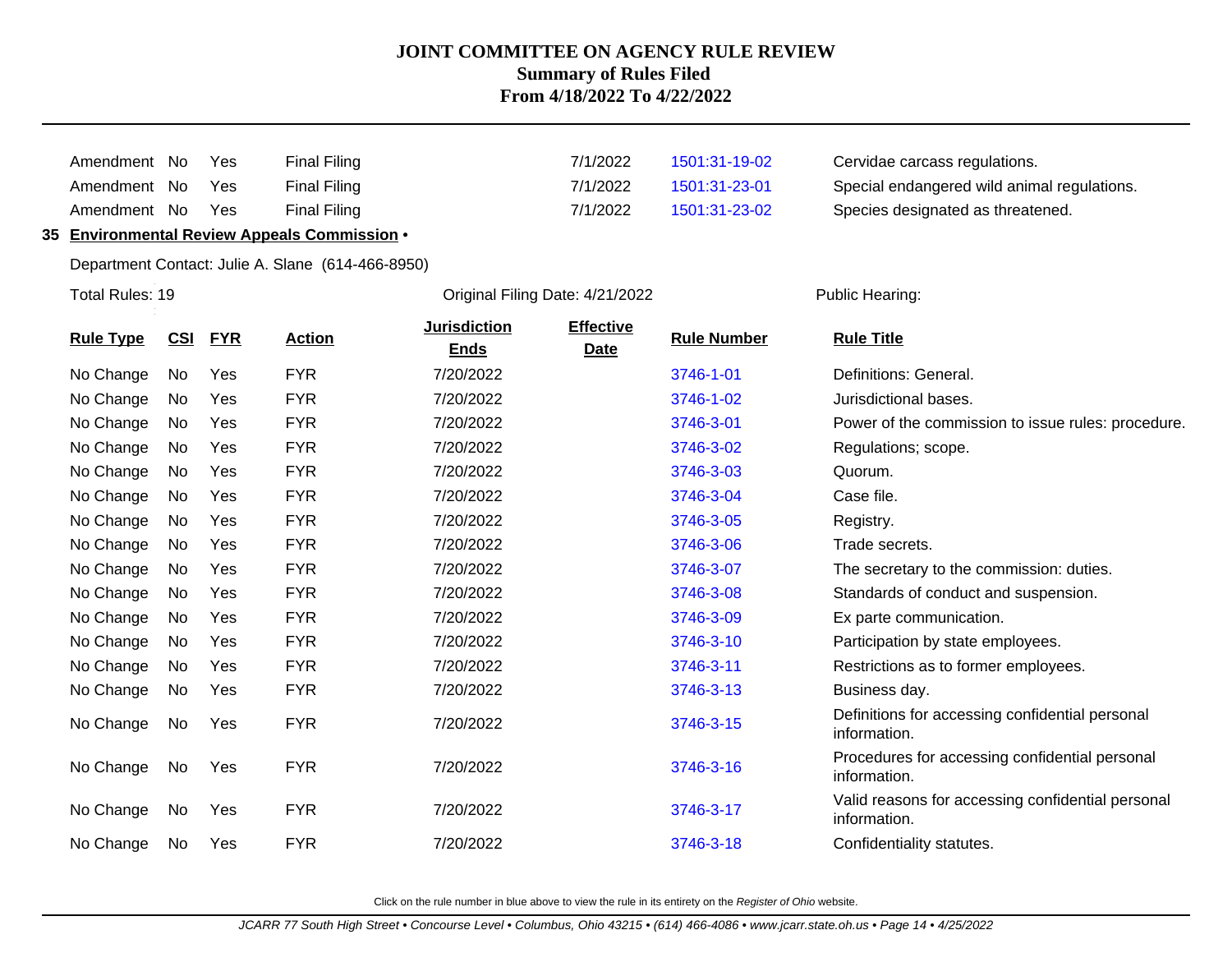| No Change        | No  | Yes        | <b>FYR</b>                                        | 7/20/2022                          |                                 | 3746-3-19          | Restricting and logging access to confidential<br>personal information in computerized personal<br>information systems. |
|------------------|-----|------------|---------------------------------------------------|------------------------------------|---------------------------------|--------------------|-------------------------------------------------------------------------------------------------------------------------|
|                  |     |            | 36 Environmental Review Appeals Commission .      |                                    |                                 |                    |                                                                                                                         |
|                  |     |            | Department Contact: Julie A. Slane (614-466-8950) |                                    |                                 |                    |                                                                                                                         |
| Total Rules: 30  |     |            |                                                   | Original Filing Date: 4/21/2022    |                                 |                    | Public Hearing:                                                                                                         |
| <b>Rule Type</b> | CSI | <b>FYR</b> | <b>Action</b>                                     | <b>Jurisdiction</b><br><b>Ends</b> | <b>Effective</b><br><b>Date</b> | <b>Rule Number</b> | <b>Rule Title</b>                                                                                                       |
| No Change        | No  | Yes        | <b>FYR</b>                                        | 7/20/2022                          |                                 | 3746-5-01          | Parties to an appeal.                                                                                                   |
| No Change        | No  | Yes        | <b>FYR</b>                                        | 7/20/2022                          |                                 | 3746-5-02          | Denomination of parties.                                                                                                |
| No Change        | No  | Yes        | <b>FYR</b>                                        | 7/20/2022                          |                                 | 3746-5-03          | Filing the notice of appeal.                                                                                            |
| No Change        | No  | Yes        | <b>FYR</b>                                        | 7/20/2022                          |                                 | 3746-5-04          | Contents of the notice of appeal.                                                                                       |
| No Change        | No  | Yes        | <b>FYR</b>                                        | 7/20/2022                          |                                 | 3746-5-05          | Notice of appeal - Effect of failure to comply with<br>statute.                                                         |
| No Change        | No  | Yes        | <b>FYR</b>                                        | 7/20/2022                          |                                 | 3746-5-06          | Amendment of notice of appeal.                                                                                          |
| No Change        | No  | Yes        | <b>FYR</b>                                        | 7/20/2022                          |                                 | 3746-5-07          | Joinder.                                                                                                                |
| No Change        | No  | Yes        | <b>FYR</b>                                        | 7/20/2022                          |                                 | 3746-5-08          | Intervention.                                                                                                           |
| No Change        | No  | Yes        | <b>FYR</b>                                        | 7/20/2022                          |                                 | 3746-5-09          | Consolidation of proceedings.                                                                                           |
| No Change        | No  | Yes        | <b>FYR</b>                                        | 7/20/2022                          |                                 | 3746-5-10          | Substitution of parties.                                                                                                |
| No Change        | No  | Yes        | <b>FYR</b>                                        | 7/20/2022                          |                                 | 3746-5-11          | Answer to the notice of appeal.                                                                                         |
| No Change        | No  | Yes        | <b>FYR</b>                                        | 7/20/2022                          |                                 | 3746-5-12          | Appearances and withdrawals.                                                                                            |
| No Change        | No  | Yes        | <b>FYR</b>                                        | 7/20/2022                          |                                 | 3746-5-13          | Certification of record to the commission.                                                                              |
| No Change        | No  | Yes        | <b>FYR</b>                                        | 7/20/2022                          |                                 | 3746-5-14          | Record address.                                                                                                         |
| No Change        | No  | Yes        | <b>FYR</b>                                        | 7/20/2022                          |                                 | 3746-5-15          | Designation of lead counsel.                                                                                            |
| No Change        | No  | Yes        | <b>FYR</b>                                        | 7/20/2022                          |                                 | 3746-5-16          | Filing and service of documents.                                                                                        |
| No Change        | No  | Yes        | <b>FYR</b>                                        | 7/20/2022                          |                                 | 3746-5-17          | Requirement for signature.                                                                                              |
| No Change        | No  | Yes        | <b>FYR</b>                                        | 7/20/2022                          |                                 | 3746-5-18          | Electronic filing.                                                                                                      |
| No Change        | No  | Yes        | <b>FYR</b>                                        | 7/20/2022                          |                                 | 3746-5-19          | Computation of time.                                                                                                    |
| No Change        | No  | Yes        | <b>FYR</b>                                        | 7/20/2022                          |                                 | 3746-5-20          | Extension of time for filings.                                                                                          |
| No Change        | No  | Yes        | <b>FYR</b>                                        | 7/20/2022                          |                                 | 3746-5-21          | Stays.                                                                                                                  |
|                  |     |            |                                                   |                                    |                                 |                    |                                                                                                                         |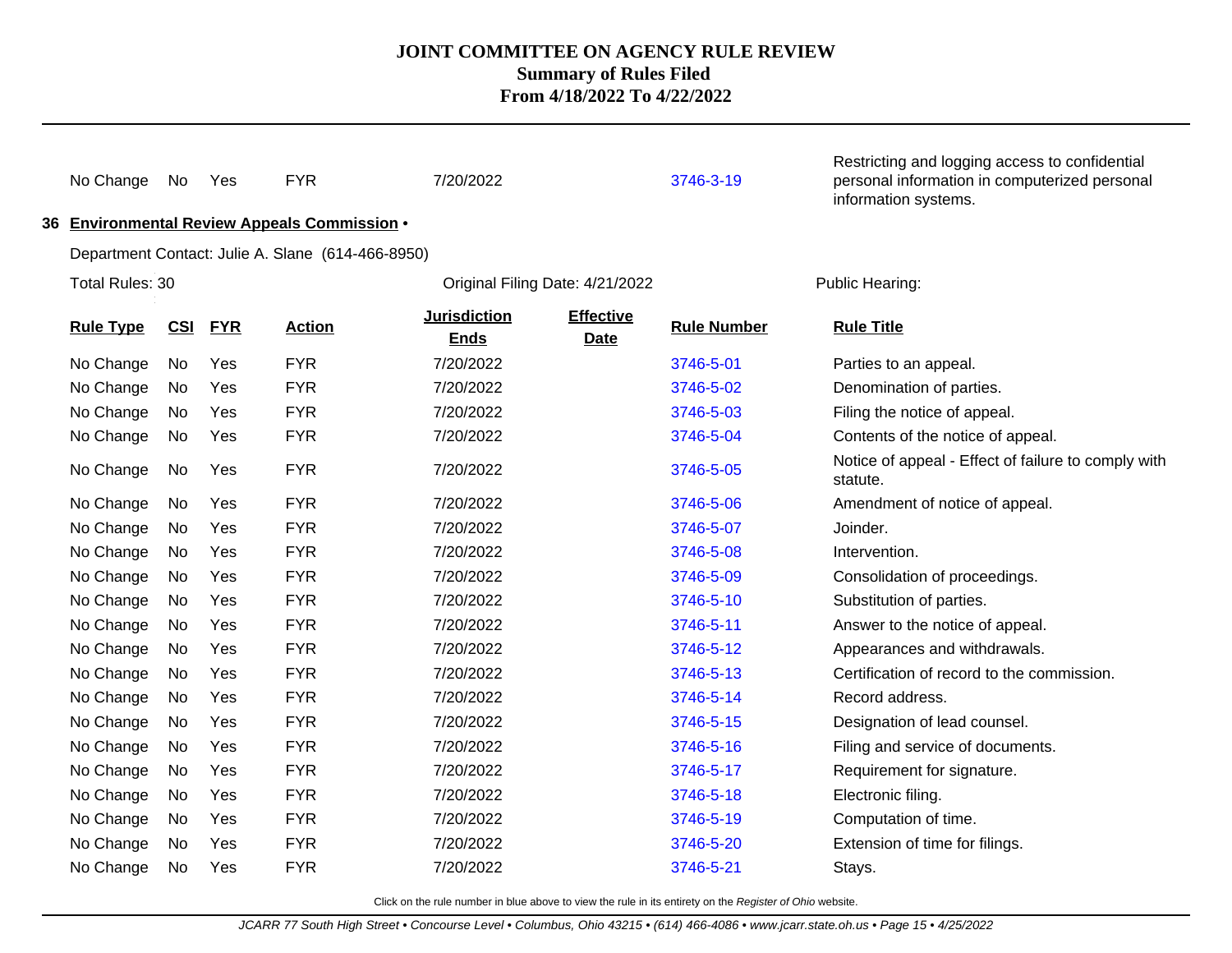| No Change | No | Yes        | <b>FYR</b> | 7/20/2022 | 3746-5-22 | Expedited stays.                               |
|-----------|----|------------|------------|-----------|-----------|------------------------------------------------|
| No Change | No | Yes        | <b>FYR</b> | 7/20/2022 | 3746-5-23 | Bonds.                                         |
| No Change | No | Yes        | <b>FYR</b> | 7/20/2022 | 3746-5-24 | Prehearing conference.                         |
| No Change | No | Yes        | <b>FYR</b> | 7/20/2022 | 3746-5-25 | Form of motions, memoranda, and other filings. |
| No Change | No | <b>Yes</b> | <b>FYR</b> | 7/20/2022 | 3746-5-26 | Motions.                                       |
| No Change | No | <b>Yes</b> | <b>FYR</b> | 7/20/2022 | 3746-5-27 | Format of briefs.                              |
| No Change | No | Yes        | <b>FYR</b> | 7/20/2022 | 3746-5-28 | Issue briefing.                                |
| No Change | No | Yes        | <b>FYR</b> | 7/20/2022 | 3746-5-29 | View of premises.                              |
| No Change | No | Yes        | <b>FYR</b> | 7/20/2022 | 3746-5-30 | Dismissal of actions.                          |
|           |    |            |            |           |           |                                                |

# **37 Ohio Casino Control Commission** •

Total Rules: 50

Department Contact: William Cox (614-387-0482)

Original Filing Date: 1/3/2022 Public Hearing: 2/4/2022

|                  | <u>CSI</u> | <u>FYR</u> | <b>Action</b>       | <b>Jurisdiction</b> | <b>Effective</b> | <b>Rule Number</b> | <b>Rule Title</b>                                                                          |
|------------------|------------|------------|---------------------|---------------------|------------------|--------------------|--------------------------------------------------------------------------------------------|
| <b>Rule Type</b> |            |            |                     | <b>Ends</b>         | Date             |                    |                                                                                            |
| Amendment        | Yes        | Yes        | <b>Final Filing</b> |                     | 4/21/2027        | 3772-11-01         | Definitions.                                                                               |
| New Rule         | Yes        | No         | <b>Final Filing</b> |                     | 4/21/2027        | 3772-11-02         | Approval of table games and publication of table<br>game information.                      |
| Rescission       | Yes        | Yes        | <b>Final Filing</b> |                     | 4/21/2027        | 3772-11-03         | Approval of table games.                                                                   |
| New Rule         | Yes        | No         | <b>Final Filing</b> |                     | 4/21/2027        | 3772-11-03         | Table game supervision.                                                                    |
| Rescission       | Yes        | Yes        | <b>Final Filing</b> |                     | 4/21/2027        | 3772-11-04         | Prohibition on table game play by gaming-related<br>vendors.                               |
| New Rule         | Yes        | No         | <b>Final Filing</b> |                     | 4/21/2027        | 3772-11-04         | Minimum and maximum table game wagers.                                                     |
| Rescission       |            | Yes Yes    | <b>Final Filing</b> |                     | 4/21/2027        | 3772-11-05         | Purchase or lease from authorized gaming-related<br>vendors.                               |
| New Rule         | Yes        | No         | <b>Final Filing</b> |                     | 4/21/2027        | 3772-11-05         | Dealer hand clearing.                                                                      |
| Rescission       | Yes        | Yes        | <b>Final Filing</b> |                     | 4/21/2027        | 3772-11-06         | Transportation of table game mechanisms and<br>gaming chips to and from a casino facility. |
| New Rule         | Yes        | No         | <b>Final Filing</b> |                     | 4/21/2027        | 3772-11-06         | Table inventory.                                                                           |
| Rescission       | Yes        | Yes        | <b>Final Filing</b> |                     | 4/21/2027        | 3772-11-07         | Receipt of gaming chips from manufacturer.                                                 |
| New Rule         | Yes        | No         | Final Filing        |                     | 4/21/2027        | 3772-11-07         | Patron exchanges.                                                                          |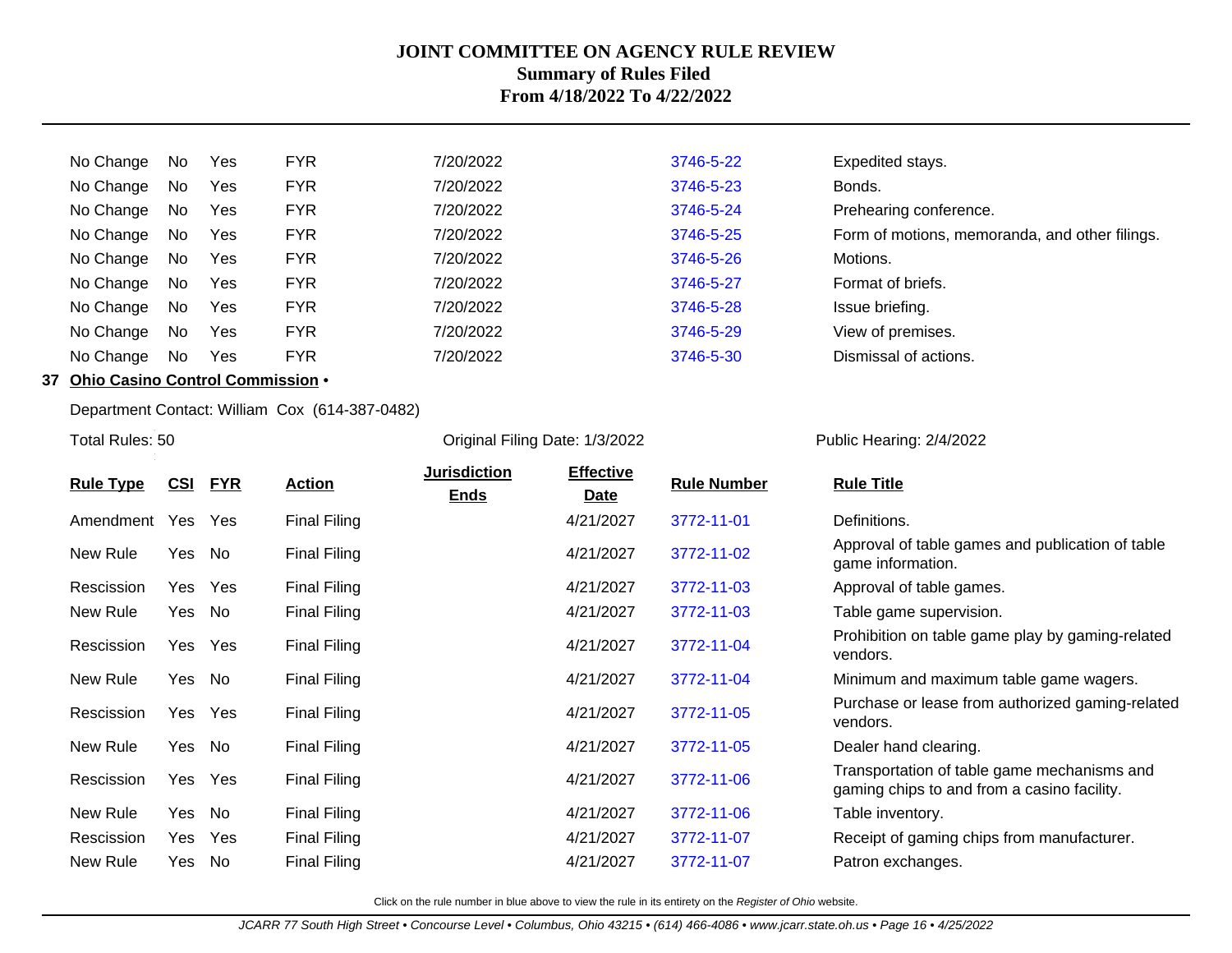| Rescission | Yes    | Yes     | <b>Final Filing</b> | 4/21/2027 | 3772-11-08 | Compliance with law; prohibited activities.                           |
|------------|--------|---------|---------------------|-----------|------------|-----------------------------------------------------------------------|
| New Rule   | Yes    | No      | <b>Final Filing</b> | 4/21/2027 | 3772-11-08 | Opening of gaming tables.                                             |
| Rescission | Yes    | Yes     | <b>Final Filing</b> | 4/21/2027 | 3772-11-09 | Publication of rules and payoff schedules for all<br>permitted games. |
| New Rule   | Yes No |         | <b>Final Filing</b> | 4/21/2027 | 3772-11-09 | Closing of gaming tables.                                             |
| New Rule   | Yes    | No      | <b>Final Filing</b> | 4/21/2027 | 3772-11-10 | Gaming table chip fills.                                              |
| Rescission | Yes.   | Yes     | <b>Final Filing</b> | 4/21/2027 | 3772-11-11 | Chip specifications.                                                  |
| New Rule   | Yes    | No      | <b>Final Filing</b> | 4/21/2027 | 3772-11-11 | Gaming table chip credits.                                            |
| Rescission | Yes    | Yes     | <b>Final Filing</b> | 4/21/2027 | 3772-11-12 | Submission of chips for review and approval.                          |
| New Rule   | Yes No |         | <b>Final Filing</b> | 4/21/2027 | 3772-11-12 | Table game secondary procedures.                                      |
| Rescission | Yes    | Yes     | <b>Final Filing</b> | 4/21/2027 | 3772-11-13 | Primary and secondary sets of gaming chips.                           |
| New Rule   | Yes    | No      | <b>Final Filing</b> | 4/21/2027 | 3772-11-13 | Table games inspection and maintenance.                               |
| Rescission | Yes    | Yes     | <b>Final Filing</b> | 4/21/2027 | 3772-11-14 | Exchange of value chips or non-value chips.                           |
| New Rule   | Yes    | No      | <b>Final Filing</b> | 4/21/2027 | 3772-11-14 | Progressive table games.                                              |
| Rescission |        | Yes Yes | <b>Final Filing</b> | 4/21/2027 | 3772-11-15 | Inventory of chips.                                                   |
| New Rule   | Yes    | No      | <b>Final Filing</b> | 4/21/2027 | 3772-11-15 | Instructional table games.                                            |
| Rescission | Yes    | Yes     | <b>Final Filing</b> | 4/21/2027 | 3772-11-16 | Destruction of chips.                                                 |
| New Rule   | Yes    | No      | <b>Final Filing</b> | 4/21/2027 | 3772-11-16 | Required gaming chips.                                                |
| Rescission | Yes    | Yes     | <b>Final Filing</b> | 4/21/2027 | 3772-11-17 | Counterfeit chips.                                                    |
| New Rule   | Yes No |         | <b>Final Filing</b> | 4/21/2027 | 3772-11-17 | Chip specifications.                                                  |
| New Rule   | Yes    | No      | <b>Final Filing</b> | 4/21/2027 | 3772-11-18 | Transportation of table game mechanisms and<br>gaming chips.          |
| Rescission | Yes    | Yes     | <b>Final Filing</b> | 4/21/2027 | 3772-11-19 | Proving chips.                                                        |
| New Rule   | Yes    | No      | <b>Final Filing</b> | 4/21/2027 | 3772-11-19 | Receipt, inventory, and storage of gaming chips.                      |
| Rescission | Yes    | Yes     | <b>Final Filing</b> | 4/21/2027 | 3772-11-20 | Dice and card specifications.                                         |
| New Rule   | Yes No |         | <b>Final Filing</b> | 4/21/2027 | 3772-11-20 | Exchange of gaming chips.                                             |
| Rescission | Yes    | Yes     | <b>Final Filing</b> | 4/21/2027 | 3772-11-21 | Dice and card receipt, storage, and use.                              |
| New Rule   | Yes    | No      | <b>Final Filing</b> | 4/21/2027 | 3772-11-21 | Proving chips.                                                        |
| Rescission | Yes    | Yes     | <b>Final Filing</b> | 4/21/2027 | 3772-11-22 | Inspection of dice and cards before use.                              |
| New Rule   | Yes    | No      | <b>Final Filing</b> | 4/21/2027 | 3772-11-22 | Destruction of gaming chips.                                          |
| Rescission |        | Yes Yes | <b>Final Filing</b> | 4/21/2027 | 3772-11-23 | Cancellation and destruction of dice and cards.                       |
|            |        |         |                     |           |            |                                                                       |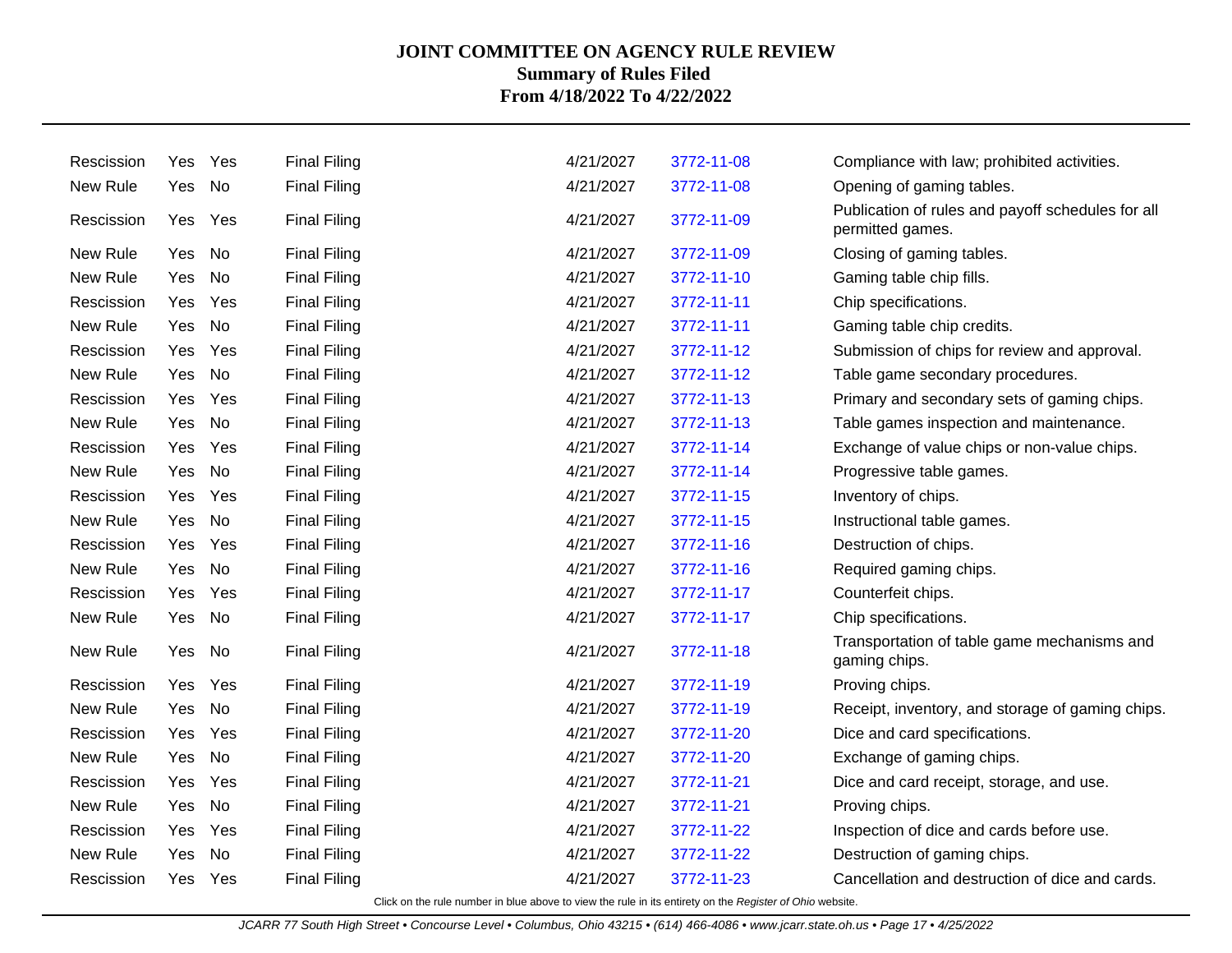| New Rule   | Yes No |     | Final Filing | 4/21/2027 | 3772-11-23 | Card and dice specifications.                   |
|------------|--------|-----|--------------|-----------|------------|-------------------------------------------------|
| Rescission | Yes    | Yes | Final Filing | 4/21/2027 | 3772-11-24 | Mandatory table game count procedure.           |
| New Rule   | Yes    | No  | Final Filing | 4/21/2027 | 3772-11-24 | Card and dice receipt, storage, and use.        |
| Rescission | Yes    | Yes | Final Filing | 4/21/2027 | 3772-11-25 | Patron exchanges.                               |
| New Rule   | Yes    | No  | Final Filing | 4/21/2027 | 3772-11-25 | Inspection of cards and dice before use.        |
| Rescission | Yes    | Yes | Final Filing | 4/21/2027 | 3772-11-26 | Table inventory.                                |
| New Rule   | Yes    | No  | Final Filing | 4/21/2027 | 3772-11-26 | Cancellation and destruction of cards and dice. |
| Rescission | Yes    | Yes | Final Filing | 4/21/2027 | 3772-11-27 | Opening of gaming tables.                       |
| New Rule   | Yes    | No  | Final Filing | 4/21/2027 | 3772-11-27 | Table game layouts.                             |
|            |        |     |              |           |            |                                                 |

## **38 Ohio Casino Control Commission** •

Department Contact: Martin Kerscher (614-387-0485)

Total Rules: 13

Original Filing Date: 1/3/2022 Public Hearing: 2/4/2022

|                  |            |            |                     | <b>Jurisdiction</b> | <b>Effective</b> |                    |                                              |
|------------------|------------|------------|---------------------|---------------------|------------------|--------------------|----------------------------------------------|
| <b>Rule Type</b> | <u>CSI</u> | <u>FYR</u> | <b>Action</b>       | <b>Ends</b>         | <u>Date</u>      | <b>Rule Number</b> | <b>Rule Title</b>                            |
| Rescission       | Yes        | Yes        | <b>Final Filing</b> |                     | 4/21/2027        | 3772-11-28         | Closing of gaming tables.                    |
| New Rule         | Yes No     |            | <b>Final Filing</b> |                     | 4/21/2027        | 3772-11-28         | Prohibited activities.                       |
| Rescission       | Yes        | Yes        | <b>Final Filing</b> |                     | 4/21/2027        | 3772-11-29         | Payout for progressive table games.          |
| Rescission       | Yes        | Yes        | <b>Final Filing</b> |                     | 4/21/2027        | 3772-11-31         | Automated table fills.                       |
| Rescission       | Yes        | Yes        | <b>Final Filing</b> |                     | 4/21/2027        | 3772-11-32         | Table game fill and credit procedures.       |
| Rescission       | Yes        | Yes        | <b>Final Filing</b> |                     | 4/21/2027        | 3772-11-33         | Automated table credits.                     |
| Rescission       | Yes        | Yes        | <b>Final Filing</b> |                     | 4/21/2027        | 3772-11-34         | Table game layouts.                          |
| Rescission       | Yes        | Yes        | <b>Final Filing</b> |                     | 4/21/2027        | 3772-11-35         | Table game pit areas and supervision.        |
| Rescission       | Yes        | Yes        | <b>Final Filing</b> |                     | 4/21/2027        | 3772-11-36         | Instructional table games offered to public. |
| Rescission       | Yes        | Yes        | <b>Final Filing</b> |                     | 4/21/2027        | 3772-11-37         | Minimum and maximum table game wagers.       |
| Rescission       | Yes        | Yes        | <b>Final Filing</b> |                     | 4/21/2027        | 3772-11-38         | Dealer and boxperson hand clearing.          |
| Rescission       | Yes        | Yes        | <b>Final Filing</b> |                     | 4/21/2027        | 3772-11-39         | Table games inspection and maintenance.      |
| Amendment        | Yes        | No.        | Final Filing        |                     | 4/21/2027        | 3772-14-01         | Player against player contests.              |
|                  |            |            |                     |                     |                  |                    |                                              |

#### **39 Ohio Environmental Protection Agency** •

Department Contact: Michelle Mountjoy (614-728-5372)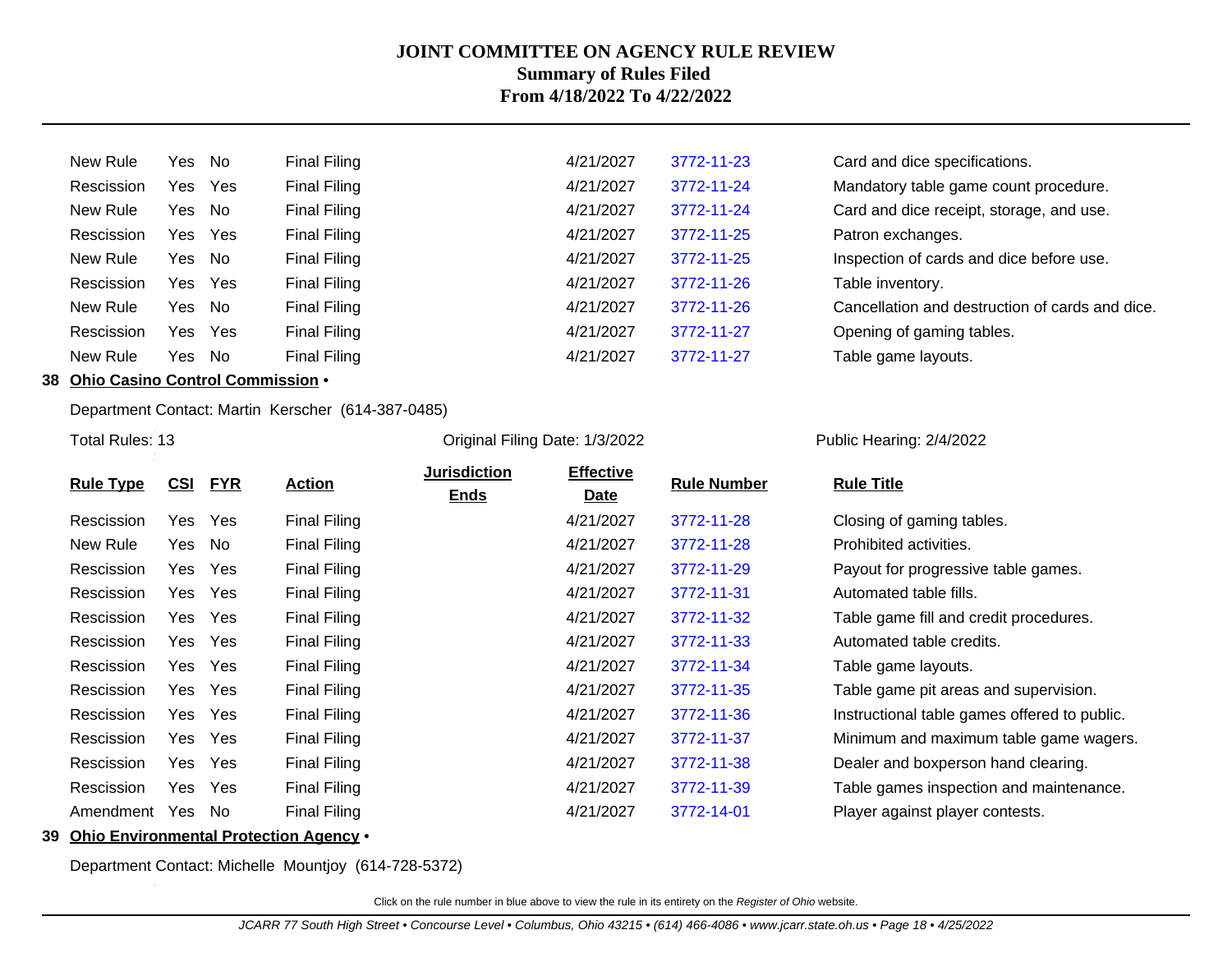| <b>Total Rules: 4</b>                             |                                |            |                                                   |                                    | Original Filing Date: 4/19/2022 |                    | Public Hearing: 5/25/2022                                        |
|---------------------------------------------------|--------------------------------|------------|---------------------------------------------------|------------------------------------|---------------------------------|--------------------|------------------------------------------------------------------|
| <b>Rule Type</b>                                  | <b>CSI</b>                     | <b>FYR</b> | <b>Action</b>                                     | <b>Jurisdiction</b><br><b>Ends</b> | <b>Effective</b><br><b>Date</b> | <b>Rule Number</b> | <b>Rule Title</b>                                                |
| Amendment Yes                                     |                                | Yes        | <b>Revised Filing</b>                             | 6/23/2022                          |                                 | 3745-400-01        | Definitions.                                                     |
| Amendment Yes                                     |                                | Yes        | <b>Revised Filing</b>                             | 6/23/2022                          |                                 | 3745-400-26        | Operator certification.                                          |
| Amendment Yes                                     |                                | Yes        | <b>Revised Filing</b>                             | 6/23/2022                          |                                 | 3745-500-02        | General administration- definitions.                             |
| Amendment Yes                                     |                                | Yes        | <b>Revised Filing</b>                             | 6/23/2022                          |                                 | 3745-501-10        | License applications and application procedures.                 |
| 40 School Employees Retirement System .           |                                |            |                                                   |                                    |                                 |                    |                                                                  |
|                                                   |                                |            | Department Contact: Joseph Marotta (614-340-2699) |                                    |                                 |                    |                                                                  |
| <b>Total Rules: 7</b>                             |                                |            |                                                   | Original Filing Date: 2/1/2022     |                                 |                    | Public Hearing:                                                  |
| <b>Rule Type</b>                                  | <b>CSI</b>                     | <b>FYR</b> | <b>Action</b>                                     | <b>Jurisdiction</b><br><b>Ends</b> | <b>Effective</b><br><b>Date</b> | <b>Rule Number</b> | <b>Rule Title</b>                                                |
| Amendment No                                      |                                | Yes        | <b>Final Filing</b>                               |                                    | 5/1/2022                        | 3309-1-14          | Purchasing leave of absence service credit.                      |
| Amendment No                                      |                                | Yes        | <b>Final Filing</b>                               |                                    | 5/1/2022                        | 3309-1-30          | Eligibility for retirement.                                      |
| Amendment No                                      |                                | Yes        | <b>Final Filing</b>                               |                                    | 5/1/2022                        | 3309-1-40          | Application and procedures for receiving disability<br>benefits. |
| Amendment No                                      |                                | Yes        | <b>Final Filing</b>                               |                                    | 5/1/2022                        | 3309-1-41          | Appeals for denial and termination of disability<br>benefits.    |
| Amendment No                                      |                                | Yes        | <b>Final Filing</b>                               |                                    | 5/1/2022                        | 3309-1-45          | Release of names, addresses and information.                     |
| Amendment No                                      |                                | Yes        | <b>Final Filing</b>                               |                                    | 5/1/2022                        | 3309-1-60          | Division of property orders.                                     |
| Amendment No                                      |                                | Yes        | <b>Final Filing</b>                               |                                    | 5/1/2022                        | 3309-1-68          | Payment to individual with legal incapacity.                     |
|                                                   |                                |            | 41 School Employees Retirement System .           |                                    |                                 |                    |                                                                  |
| Department Contact: Joseph Marotta (614-340-2699) |                                |            |                                                   |                                    |                                 |                    |                                                                  |
| <b>Total Rules: 2</b>                             | Original Filing Date: 2/1/2022 |            |                                                   | Public Hearing:                    |                                 |                    |                                                                  |
| <b>Rule Type</b>                                  | CSI                            | <b>FYR</b> | <b>Action</b>                                     | <b>Jurisdiction</b><br><b>Ends</b> | <b>Effective</b><br><b>Date</b> | <b>Rule Number</b> | <b>Rule Title</b>                                                |
| Rescission                                        | No.                            | Yes        | <b>Final Filing</b>                               |                                    | 5/1/2022                        | 3309-1-57          | Rule on rules.                                                   |
| New Rule                                          | No.                            | <b>No</b>  | <b>Final Filing</b>                               |                                    | 5/1/2022                        | 3309-1-57          | Rule on rules.                                                   |
|                                                   |                                |            | 42 School Employees Retirement System .           |                                    |                                 |                    |                                                                  |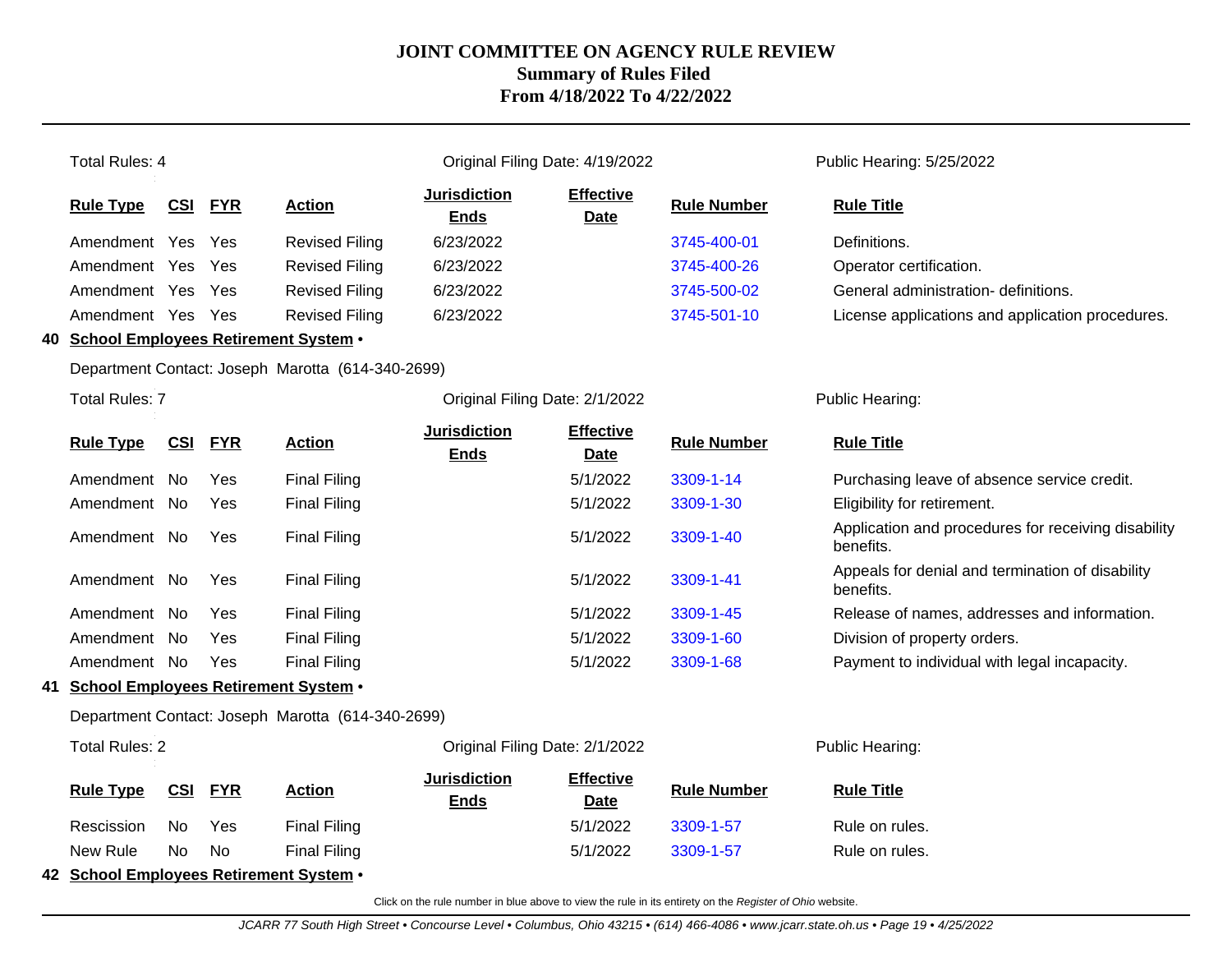| Department Contact: Joseph Marotta (614-340-2699) |                                 |            |            |                                                                     |                                    |                                 |                    |                                                                                               |  |  |
|---------------------------------------------------|---------------------------------|------------|------------|---------------------------------------------------------------------|------------------------------------|---------------------------------|--------------------|-----------------------------------------------------------------------------------------------|--|--|
|                                                   | Total Rules: 1                  |            |            |                                                                     |                                    | Original Filing Date: 2/1/2022  |                    | Public Hearing:                                                                               |  |  |
|                                                   | <b>Rule Type</b>                | <u>CSI</u> | <b>FYR</b> | <b>Action</b>                                                       | <b>Jurisdiction</b><br><b>Ends</b> | <b>Effective</b><br><b>Date</b> | <b>Rule Number</b> | <b>Rule Title</b>                                                                             |  |  |
|                                                   | Rescission                      | No.        | Yes        | <b>Final Filing</b>                                                 |                                    | 5/1/2022                        | 3309-1-51          | Long-term care coverage.                                                                      |  |  |
|                                                   | <b>Rules Filed On 4/22/2022</b> |            |            |                                                                     |                                    |                                 |                    |                                                                                               |  |  |
|                                                   |                                 |            |            | 43 Department of Agriculture . Animal Industry                      |                                    |                                 |                    |                                                                                               |  |  |
|                                                   |                                 |            |            | Department Contact: Jacquelyn Rachelle Keller-Potvin (614-728-6340) |                                    |                                 |                    |                                                                                               |  |  |
|                                                   | <b>Total Rules: 1</b>           |            |            |                                                                     |                                    | Original Filing Date: 2/23/2022 |                    | Public Hearing: 3/30/2022                                                                     |  |  |
|                                                   | <b>Rule Type</b>                | CSI FYR    |            | <b>Action</b>                                                       | <b>Jurisdiction</b><br><b>Ends</b> | <b>Effective</b><br><b>Date</b> | <b>Rule Number</b> | <b>Rule Title</b>                                                                             |  |  |
|                                                   | Amendment Yes Yes               |            |            | To Be Refiled                                                       |                                    |                                 | $901:1 - 6 - 05$   | Health.                                                                                       |  |  |
|                                                   | 44 Department of Agriculture .  |            |            |                                                                     |                                    |                                 |                    |                                                                                               |  |  |
|                                                   |                                 |            |            | Department Contact: Jacquelyn Rachelle Keller-Potvin (614-728-6340) |                                    |                                 |                    |                                                                                               |  |  |
|                                                   | <b>Total Rules: 11</b>          |            |            |                                                                     |                                    | Original Filing Date: 2/15/2022 |                    | Public Hearing: 3/22/2022                                                                     |  |  |
|                                                   | <b>Rule Type</b>                | CSI        | <b>FYR</b> | <b>Action</b>                                                       | <b>Jurisdiction</b><br><b>Ends</b> | <b>Effective</b><br>Date        | <b>Rule Number</b> | <b>Rule Title</b>                                                                             |  |  |
|                                                   | Amendment No                    |            | Yes        | <b>Final Filing</b>                                                 |                                    | 5/2/2022                        | $901 - 5 - 03$     | Requirements for membership certificates.                                                     |  |  |
|                                                   | Amendment No                    |            | Yes        | <b>Final Filing</b>                                                 |                                    | 5/2/2022                        | 901-5-04           | Declaration of candidacy for society directors.                                               |  |  |
|                                                   | Amendment No                    |            | Yes        | <b>Final Filing</b>                                                 |                                    | 5/2/2022                        | $901 - 5 - 05$     | Terms of office for society directors and officers<br>and conduct of election.                |  |  |
|                                                   | Amendment No                    |            | Yes        | <b>Final Filing</b>                                                 |                                    | 5/2/2022                        | $901 - 5 - 06$     | Reorganization meeting.                                                                       |  |  |
|                                                   | Amendment No                    |            | Yes        | <b>Final Filing</b>                                                 |                                    | 5/2/2022                        | 901-5-07           | Reporting society finances and hearing procedures<br>for withholding funds by the department. |  |  |
|                                                   | Amendment No                    |            | Yes        | <b>Final Filing</b>                                                 |                                    | 5/2/2022                        | $901 - 5 - 08$     | Society constitution.                                                                         |  |  |
|                                                   | Amendment No                    |            | Yes        | <b>Final Filing</b>                                                 |                                    | 5/2/2022                        | 901-5-09           | Payments to directors and officers of the society.                                            |  |  |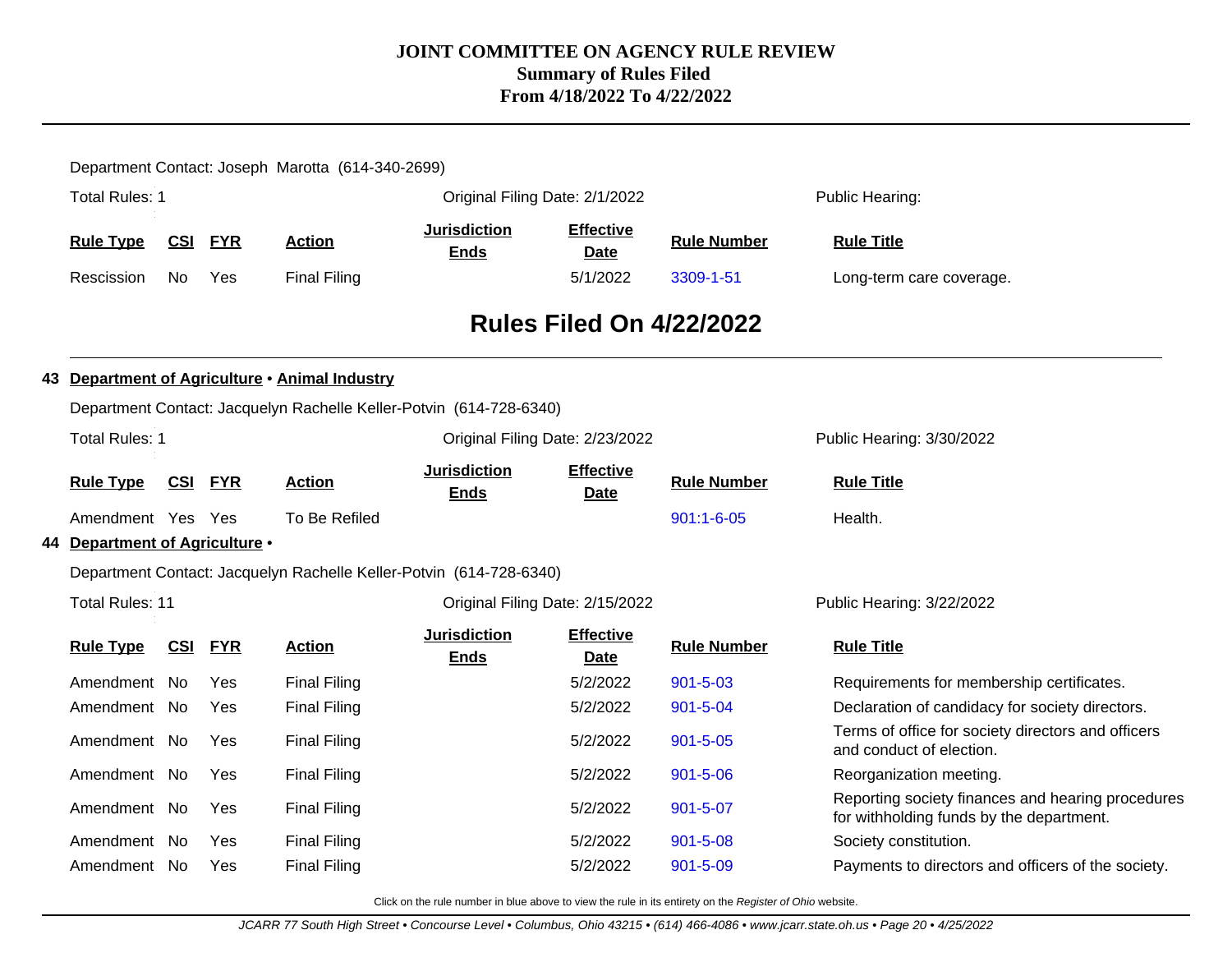| Amendment No | <b>Yes</b> | <b>Final Filing</b> | 5/2/2022 | $901 - 5 - 10$ | Authorized representative to the annual meeting<br>with the director. |
|--------------|------------|---------------------|----------|----------------|-----------------------------------------------------------------------|
| Amendment No | Yes        | Final Filing        | 5/2/2022 | $901 - 5 - 11$ | Approval of fair dates by the director.                               |
| Amendment No | Yes        | <b>Final Filing</b> | 5/2/2022 | $901 - 5 - 13$ | Health requirements for animals exhibited on fair<br>grounds.         |
| Amendment No | Yes        | <b>Final Filing</b> | 5/2/2022 | $901 - 5 - 16$ | Junior fair premiums.                                                 |
|              |            |                     |          |                |                                                                       |

**45 Ohio Casino Control Commission** •

Department Contact: William Cox (614-387-0482)

Total Rules: 50

Original Filing Date: 1/3/2022 Public Hearing: 2/4/2022

| <b>Rule Type</b> | <u>CSI</u> | <u>FYR</u> | <b>Action</b>                    | <b>Jurisdiction</b><br><b>Ends</b> | <b>Effective</b><br>Date | <b>Rule Number</b>                                                                                       | <b>Rule Title</b>                                                                          |
|------------------|------------|------------|----------------------------------|------------------------------------|--------------------------|----------------------------------------------------------------------------------------------------------|--------------------------------------------------------------------------------------------|
| Amendment        | Yes Yes    |            | <b>Withdrawn Final</b><br>Filing |                                    |                          | 3772-11-01                                                                                               | Definitions.                                                                               |
| New Rule         | Yes No     |            | <b>Withdrawn Final</b><br>Filing |                                    |                          | 3772-11-02                                                                                               | Approval of table games and publication of table<br>game information.                      |
| Rescission       |            | Yes Yes    | <b>Withdrawn Final</b><br>Filing |                                    |                          | 3772-11-03                                                                                               | Approval of table games.                                                                   |
| New Rule         |            | Yes No     | <b>Withdrawn Final</b><br>Filing |                                    |                          | 3772-11-03                                                                                               | Table game supervision.                                                                    |
| Rescission       | Yes        | Yes        | <b>Withdrawn Final</b><br>Filing |                                    |                          | 3772-11-04                                                                                               | Prohibition on table game play by gaming-related<br>vendors.                               |
| New Rule         | Yes No     |            | <b>Withdrawn Final</b><br>Filing |                                    |                          | 3772-11-04                                                                                               | Minimum and maximum table game wagers.                                                     |
| Rescission       |            | Yes Yes    | <b>Withdrawn Final</b><br>Filing |                                    |                          | 3772-11-05                                                                                               | Purchase or lease from authorized gaming-related<br>vendors.                               |
| New Rule         |            | Yes No     | <b>Withdrawn Final</b><br>Filing |                                    |                          | 3772-11-05                                                                                               | Dealer hand clearing.                                                                      |
| Rescission       |            | Yes Yes    | <b>Withdrawn Final</b><br>Filing |                                    |                          | 3772-11-06                                                                                               | Transportation of table game mechanisms and<br>gaming chips to and from a casino facility. |
| New Rule         | Yes No     |            | <b>Withdrawn Final</b><br>Filing |                                    |                          | 3772-11-06                                                                                               | Table inventory.                                                                           |
| Rescission       |            | Yes Yes    | <b>Withdrawn Final</b><br>Filing |                                    |                          | 3772-11-07                                                                                               | Receipt of gaming chips from manufacturer.                                                 |
|                  |            |            |                                  |                                    |                          | Click on the rule number in blue above to view the rule in its entirety on the Register of Ohio website. |                                                                                            |

JCARR 77 South High Street • Concourse Level • Columbus, Ohio 43215 • (614) 466-4086 • www.jcarr.state.oh.us • Page 21 • 4/25/2022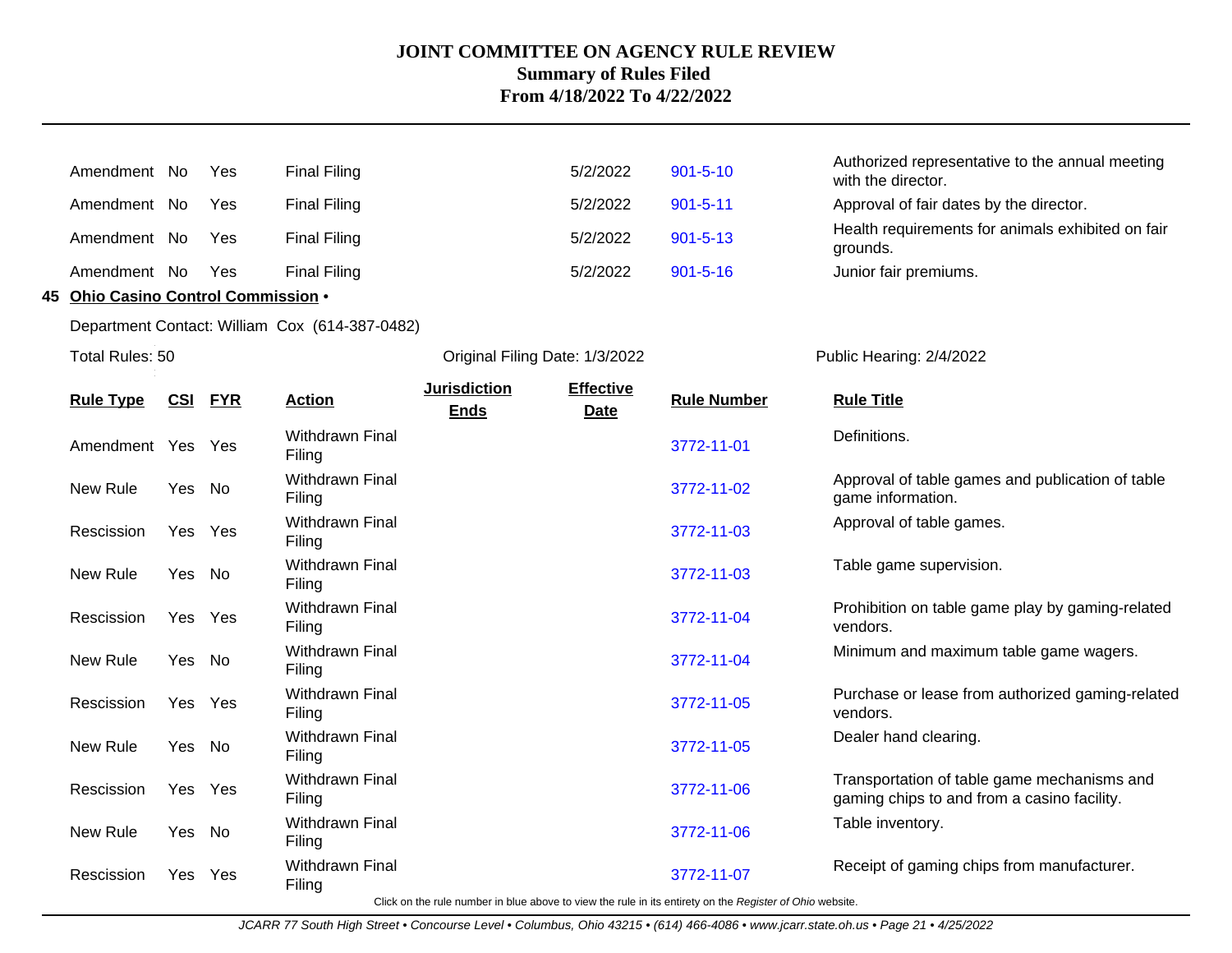| Withdrawn Final<br>Patron exchanges.<br>New Rule<br>Yes No<br>3772-11-07<br>Filing<br>Withdrawn Final<br>Compliance with law; prohibited activities.<br>3772-11-08<br>Yes Yes<br>Rescission<br>Filing<br>Withdrawn Final<br>Opening of gaming tables.<br>New Rule<br>3772-11-08<br>Yes No<br>Filing<br>Withdrawn Final<br>Publication of rules and payoff schedules for all<br>3772-11-09<br>Rescission<br>Yes Yes<br>Filing<br>permitted games. |  |
|--------------------------------------------------------------------------------------------------------------------------------------------------------------------------------------------------------------------------------------------------------------------------------------------------------------------------------------------------------------------------------------------------------------------------------------------------|--|
|                                                                                                                                                                                                                                                                                                                                                                                                                                                  |  |
|                                                                                                                                                                                                                                                                                                                                                                                                                                                  |  |
|                                                                                                                                                                                                                                                                                                                                                                                                                                                  |  |
|                                                                                                                                                                                                                                                                                                                                                                                                                                                  |  |
| Withdrawn Final<br>Closing of gaming tables.<br>New Rule<br>3772-11-09<br>Yes No<br>Filing                                                                                                                                                                                                                                                                                                                                                       |  |
| Withdrawn Final<br>Gaming table chip fills.<br>New Rule<br>3772-11-10<br>Yes No<br>Filing                                                                                                                                                                                                                                                                                                                                                        |  |
| Withdrawn Final<br>Chip specifications.<br>3772-11-11<br>Rescission<br>Yes Yes<br>Filing                                                                                                                                                                                                                                                                                                                                                         |  |
| Withdrawn Final<br>Gaming table chip credits.<br>New Rule<br>3772-11-11<br>Yes No<br>Filing                                                                                                                                                                                                                                                                                                                                                      |  |
| Withdrawn Final<br>Submission of chips for review and approval.<br>3772-11-12<br>Rescission<br>Yes<br>Yes<br>Filing                                                                                                                                                                                                                                                                                                                              |  |
| Withdrawn Final<br>Table game secondary procedures.<br>New Rule<br>Yes No<br>3772-11-12<br>Filing                                                                                                                                                                                                                                                                                                                                                |  |
| Withdrawn Final<br>Primary and secondary sets of gaming chips.<br>3772-11-13<br>Rescission<br>Yes<br>Yes<br>Filing                                                                                                                                                                                                                                                                                                                               |  |
| Withdrawn Final<br>Table games inspection and maintenance.<br>New Rule<br>3772-11-13<br>Yes No<br>Filing                                                                                                                                                                                                                                                                                                                                         |  |
| Withdrawn Final<br>Exchange of value chips or non-value chips.<br>3772-11-14<br>Rescission<br>Yes Yes<br>Filing                                                                                                                                                                                                                                                                                                                                  |  |
| Withdrawn Final<br>Progressive table games.<br>New Rule<br>3772-11-14<br>Yes No<br>Filing                                                                                                                                                                                                                                                                                                                                                        |  |
| Withdrawn Final<br>Inventory of chips.<br>3772-11-15<br>Rescission<br>Yes<br>Yes<br>Filing                                                                                                                                                                                                                                                                                                                                                       |  |
| Withdrawn Final<br>Instructional table games.<br>New Rule<br>3772-11-15<br>Yes No<br>Filing                                                                                                                                                                                                                                                                                                                                                      |  |
| Withdrawn Final<br>Destruction of chips.<br>3772-11-16<br>Rescission<br>Yes<br>Yes<br>Filing                                                                                                                                                                                                                                                                                                                                                     |  |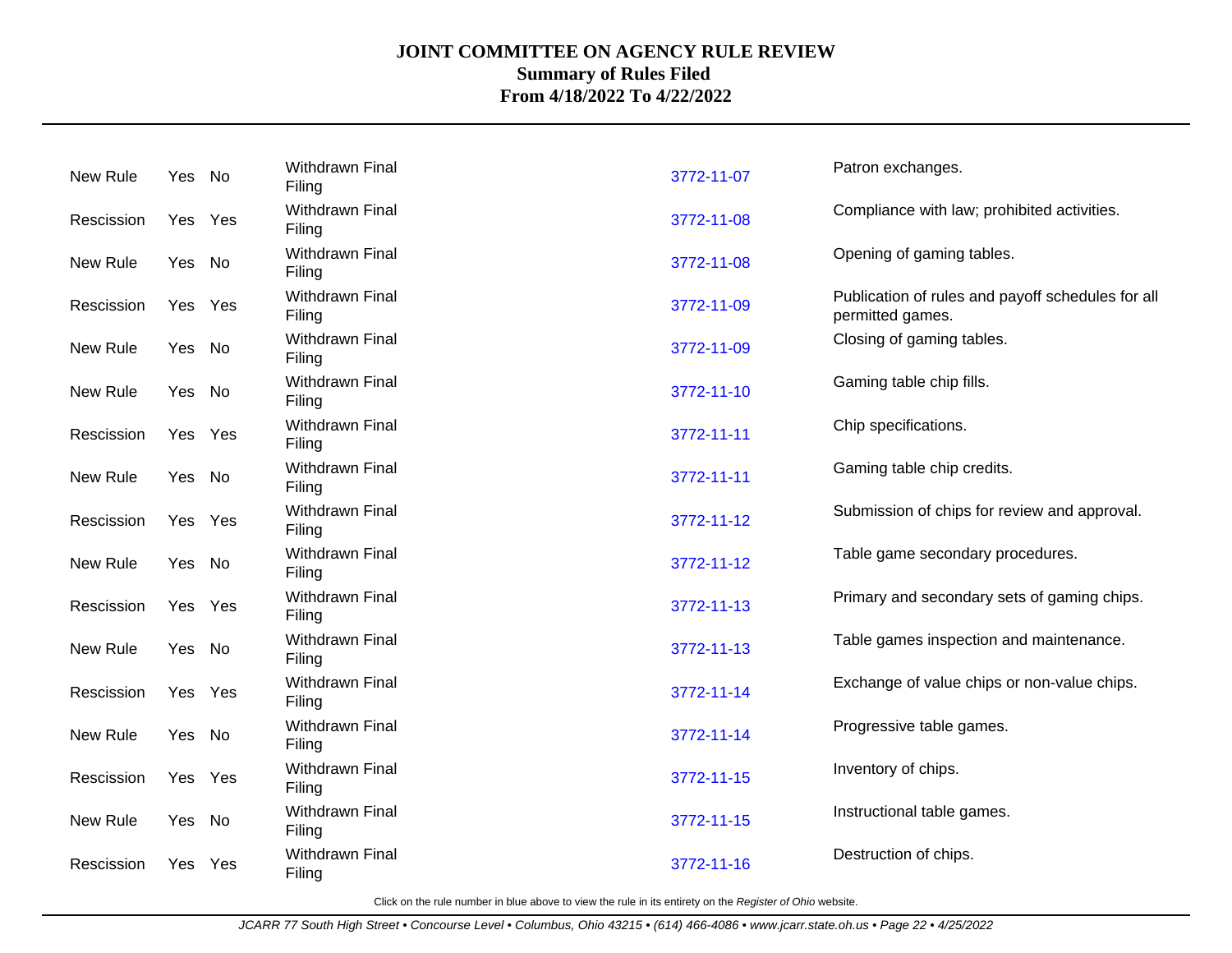| New Rule   | Yes No  |     | Withdrawn Final<br>Filing        | 3772-11-16 | Required gaming chips.                                       |
|------------|---------|-----|----------------------------------|------------|--------------------------------------------------------------|
| Rescission | Yes     | Yes | Withdrawn Final<br>Filing        | 3772-11-17 | Counterfeit chips.                                           |
| New Rule   | Yes No  |     | Withdrawn Final<br>Filing        | 3772-11-17 | Chip specifications.                                         |
| New Rule   | Yes No  |     | Withdrawn Final<br>Filing        | 3772-11-18 | Transportation of table game mechanisms and<br>gaming chips. |
| Rescission | Yes     | Yes | Withdrawn Final<br>Filing        | 3772-11-19 | Proving chips.                                               |
| New Rule   | Yes No  |     | Withdrawn Final<br>Filing        | 3772-11-19 | Receipt, inventory, and storage of gaming chips.             |
| Rescission | Yes Yes |     | Withdrawn Final<br>Filing        | 3772-11-20 | Dice and card specifications.                                |
| New Rule   | Yes No  |     | Withdrawn Final<br>Filing        | 3772-11-20 | Exchange of gaming chips.                                    |
| Rescission | Yes     | Yes | Withdrawn Final<br>Filing        | 3772-11-21 | Dice and card receipt, storage, and use.                     |
| New Rule   | Yes No  |     | Withdrawn Final<br>Filing        | 3772-11-21 | Proving chips.                                               |
| Rescission | Yes     | Yes | Withdrawn Final<br>Filing        | 3772-11-22 | Inspection of dice and cards before use.                     |
| New Rule   | Yes No  |     | Withdrawn Final<br>Filing        | 3772-11-22 | Destruction of gaming chips.                                 |
| Rescission | Yes     | Yes | Withdrawn Final<br>Filing        | 3772-11-23 | Cancellation and destruction of dice and cards.              |
| New Rule   | Yes     | No  | Withdrawn Final<br>Filing        | 3772-11-23 | Card and dice specifications.                                |
| Rescission | Yes     | Yes | Withdrawn Final<br>Filing        | 3772-11-24 | Mandatory table game count procedure.                        |
| New Rule   | Yes No  |     | Withdrawn Final<br>Filing        | 3772-11-24 | Card and dice receipt, storage, and use.                     |
| Rescission | Yes     | Yes | <b>Withdrawn Final</b><br>Filing | 3772-11-25 | Patron exchanges.                                            |
|            |         |     |                                  |            |                                                              |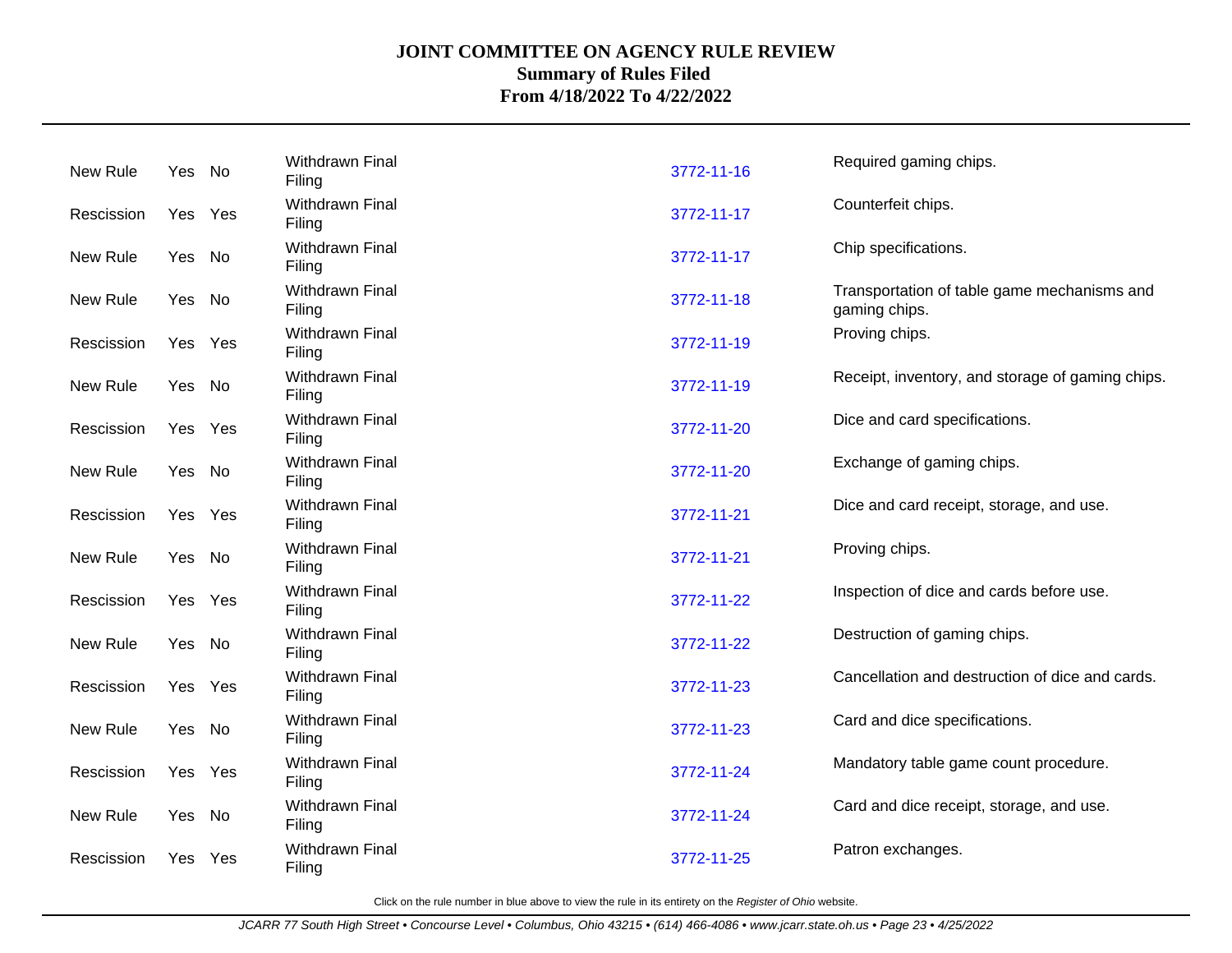| New Rule   | Yes No  | Withdrawn Final<br>Filing | 3772-11-25 | Inspection of cards and dice before use.        |
|------------|---------|---------------------------|------------|-------------------------------------------------|
| Rescission | Yes Yes | Withdrawn Final<br>Filing | 3772-11-26 | Table inventory.                                |
| New Rule   | Yes No  | Withdrawn Final<br>Filing | 3772-11-26 | Cancellation and destruction of cards and dice. |
| Rescission | Yes Yes | Withdrawn Final<br>Filing | 3772-11-27 | Opening of gaming tables.                       |
| New Rule   | Yes No  | Withdrawn Final<br>Filing | 3772-11-27 | Table game layouts.                             |

## **46 Ohio Casino Control Commission** •

Department Contact: William Cox (614-387-0482)

Total Rules: 50

Original Filing Date: 1/3/2022 Public Hearing: 2/4/2022

| <b>Rule Type</b> | <u>CSI</u>                                                                                               | <b>FYR</b> | <b>Action</b>       | <b>Jurisdiction</b><br><b>Ends</b> | <b>Effective</b><br><b>Date</b> | <b>Rule Number</b> | <b>Rule Title</b>                                                                          |  |  |
|------------------|----------------------------------------------------------------------------------------------------------|------------|---------------------|------------------------------------|---------------------------------|--------------------|--------------------------------------------------------------------------------------------|--|--|
| Amendment        | Yes                                                                                                      | Yes        | <b>Final Filing</b> |                                    | 5/2/2022                        | 3772-11-01         | Definitions.                                                                               |  |  |
| New Rule         | Yes                                                                                                      | No         | <b>Final Filing</b> |                                    | 5/2/2022                        | 3772-11-02         | Approval of table games and publication of table<br>game information.                      |  |  |
| Rescission       | Yes                                                                                                      | Yes        | <b>Final Filing</b> |                                    | 5/2/2022                        | 3772-11-03         | Approval of table games.                                                                   |  |  |
| New Rule         | Yes No                                                                                                   |            | <b>Final Filing</b> |                                    | 5/2/2022                        | 3772-11-03         | Table game supervision.                                                                    |  |  |
| Rescission       | Yes                                                                                                      | Yes        | <b>Final Filing</b> |                                    | 5/2/2022                        | 3772-11-04         | Prohibition on table game play by gaming-related<br>vendors.                               |  |  |
| New Rule         | Yes                                                                                                      | No         | <b>Final Filing</b> |                                    | 5/2/2022                        | 3772-11-04         | Minimum and maximum table game wagers.                                                     |  |  |
| Rescission       | Yes                                                                                                      | Yes        | <b>Final Filing</b> |                                    | 5/2/2022                        | 3772-11-05         | Purchase or lease from authorized gaming-related<br>vendors.                               |  |  |
| New Rule         | Yes                                                                                                      | No         | <b>Final Filing</b> |                                    | 5/2/2022                        | 3772-11-05         | Dealer hand clearing.                                                                      |  |  |
| Rescission       |                                                                                                          | Yes Yes    | <b>Final Filing</b> |                                    | 5/2/2022                        | 3772-11-06         | Transportation of table game mechanisms and<br>gaming chips to and from a casino facility. |  |  |
| New Rule         | Yes                                                                                                      | No         | <b>Final Filing</b> |                                    | 5/2/2022                        | 3772-11-06         | Table inventory.                                                                           |  |  |
| Rescission       | Yes                                                                                                      | Yes        | <b>Final Filing</b> |                                    | 5/2/2022                        | 3772-11-07         | Receipt of gaming chips from manufacturer.                                                 |  |  |
| New Rule         | Yes                                                                                                      | No         | <b>Final Filing</b> |                                    | 5/2/2022                        | 3772-11-07         | Patron exchanges.                                                                          |  |  |
| Rescission       | Yes.                                                                                                     | <b>Yes</b> | <b>Final Filing</b> |                                    | 5/2/2022                        | 3772-11-08         | Compliance with law; prohibited activities.                                                |  |  |
|                  | Click on the rule number in blue above to view the rule in its entirety on the Register of Ohio website. |            |                     |                                    |                                 |                    |                                                                                            |  |  |

JCARR 77 South High Street • Concourse Level • Columbus, Ohio 43215 • (614) 466-4086 • www.jcarr.state.oh.us • Page 24 • 4/25/2022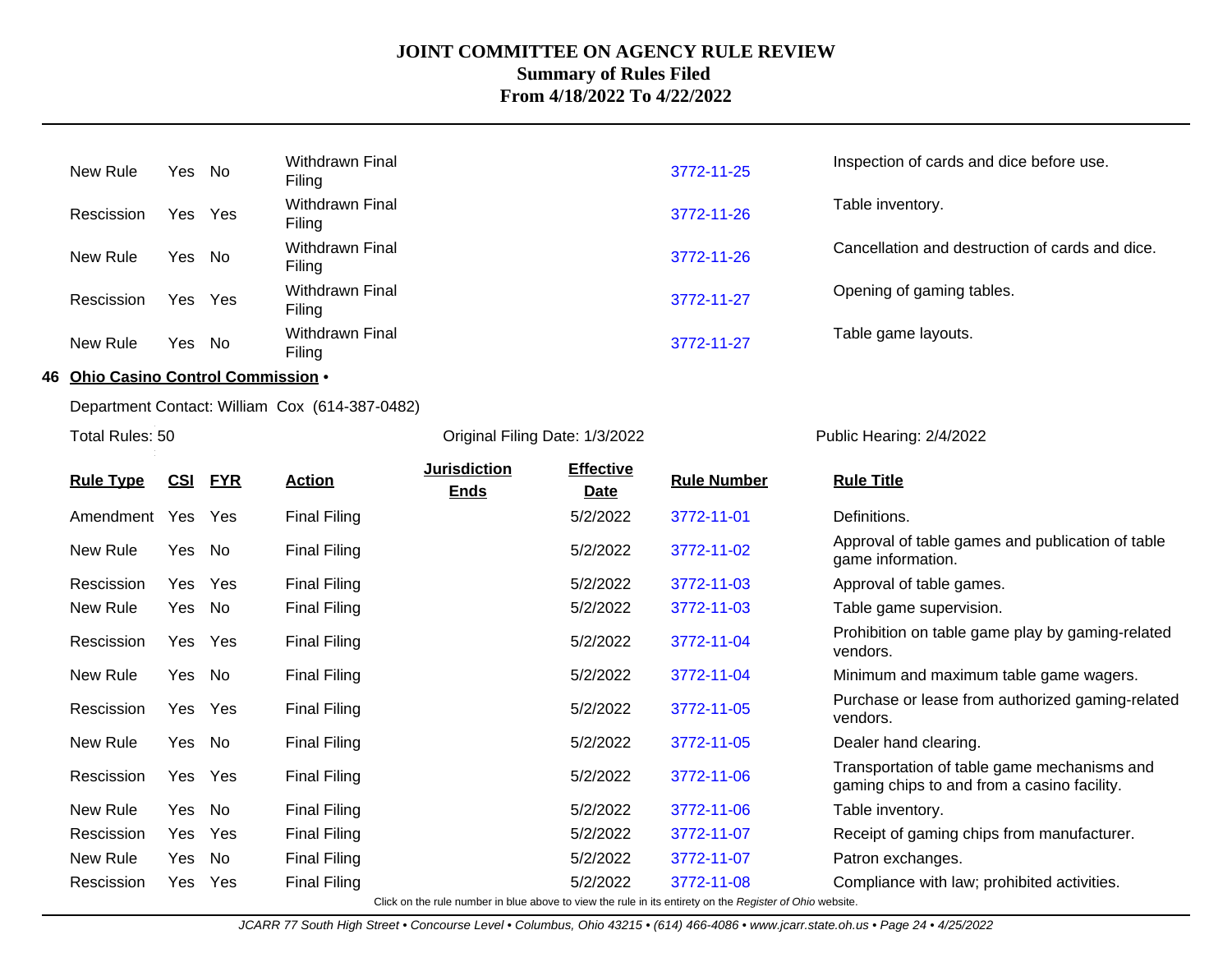| New Rule   | Yes No |         | <b>Final Filing</b> | 5/2/2022 | 3772-11-08                                                              | Opening of gaming tables.                                             |
|------------|--------|---------|---------------------|----------|-------------------------------------------------------------------------|-----------------------------------------------------------------------|
| Rescission |        | Yes Yes | <b>Final Filing</b> | 5/2/2022 | 3772-11-09                                                              | Publication of rules and payoff schedules for all<br>permitted games. |
| New Rule   | Yes    | No      | <b>Final Filing</b> | 5/2/2022 | 3772-11-09                                                              | Closing of gaming tables.                                             |
| New Rule   | Yes    | No      | <b>Final Filing</b> | 5/2/2022 | 3772-11-10                                                              | Gaming table chip fills.                                              |
| Rescission | Yes    | Yes     | <b>Final Filing</b> | 5/2/2022 | 3772-11-11                                                              | Chip specifications.                                                  |
| New Rule   | Yes    | No      | <b>Final Filing</b> | 5/2/2022 | 3772-11-11                                                              | Gaming table chip credits.                                            |
| Rescission |        | Yes Yes | <b>Final Filing</b> | 5/2/2022 | 3772-11-12                                                              | Submission of chips for review and approval.                          |
| New Rule   | Yes    | No      | <b>Final Filing</b> | 5/2/2022 | 3772-11-12                                                              | Table game secondary procedures.                                      |
| Rescission | Yes    | Yes     | <b>Final Filing</b> | 5/2/2022 | 3772-11-13                                                              | Primary and secondary sets of gaming chips.                           |
| New Rule   | Yes    | No      | <b>Final Filing</b> | 5/2/2022 | 3772-11-13                                                              | Table games inspection and maintenance.                               |
| Rescission | Yes    | Yes     | <b>Final Filing</b> | 5/2/2022 | 3772-11-14                                                              | Exchange of value chips or non-value chips.                           |
| New Rule   | Yes    | No      | <b>Final Filing</b> | 5/2/2022 | 3772-11-14                                                              | Progressive table games.                                              |
| Rescission | Yes    | Yes     | <b>Final Filing</b> | 5/2/2022 | 3772-11-15                                                              | Inventory of chips.                                                   |
| New Rule   | Yes    | No      | <b>Final Filing</b> | 5/2/2022 | 3772-11-15                                                              | Instructional table games.                                            |
| Rescission | Yes    | Yes     | <b>Final Filing</b> | 5/2/2022 | 3772-11-16                                                              | Destruction of chips.                                                 |
| New Rule   | Yes    | No      | <b>Final Filing</b> | 5/2/2022 | 3772-11-16                                                              | Required gaming chips.                                                |
| Rescission | Yes    | Yes     | <b>Final Filing</b> | 5/2/2022 | 3772-11-17                                                              | Counterfeit chips.                                                    |
| New Rule   | Yes    | No      | <b>Final Filing</b> | 5/2/2022 | 3772-11-17                                                              | Chip specifications.                                                  |
| New Rule   | Yes    | No      | <b>Final Filing</b> | 5/2/2022 | 3772-11-18                                                              | Transportation of table game mechanisms and<br>gaming chips.          |
| Rescission | Yes    | Yes     | <b>Final Filing</b> | 5/2/2022 | 3772-11-19                                                              | Proving chips.                                                        |
| New Rule   | Yes    | No      | <b>Final Filing</b> | 5/2/2022 | 3772-11-19                                                              | Receipt, inventory, and storage of gaming chips.                      |
| Rescission |        | Yes Yes | <b>Final Filing</b> | 5/2/2022 | 3772-11-20                                                              | Dice and card specifications.                                         |
| New Rule   | Yes    | No      | <b>Final Filing</b> | 5/2/2022 | 3772-11-20                                                              | Exchange of gaming chips.                                             |
| Rescission | Yes    | Yes     | <b>Final Filing</b> | 5/2/2022 | 3772-11-21                                                              | Dice and card receipt, storage, and use.                              |
| New Rule   | Yes    | No      | <b>Final Filing</b> | 5/2/2022 | 3772-11-21                                                              | Proving chips.                                                        |
| Rescission | Yes    | Yes     | <b>Final Filing</b> | 5/2/2022 | 3772-11-22                                                              | Inspection of dice and cards before use.                              |
| New Rule   | Yes    | No      | <b>Final Filing</b> | 5/2/2022 | 3772-11-22                                                              | Destruction of gaming chips.                                          |
| Rescission | Yes    | Yes     | <b>Final Filing</b> | 5/2/2022 | 3772-11-23                                                              | Cancellation and destruction of dice and cards.                       |
| New Rule   | Yes No |         | <b>Final Filing</b> | 5/2/2022 | 3772-11-23<br>the rule in its entirety on the Demister of Objectedesite | Card and dice specifications.                                         |

Click on the rule number in blue above to view the rule in its entirety on the Register of Ohio website.

JCARR 77 South High Street • Concourse Level • Columbus, Ohio 43215 • (614) 466-4086 • www.jcarr.state.oh.us • Page 25 • 4/25/2022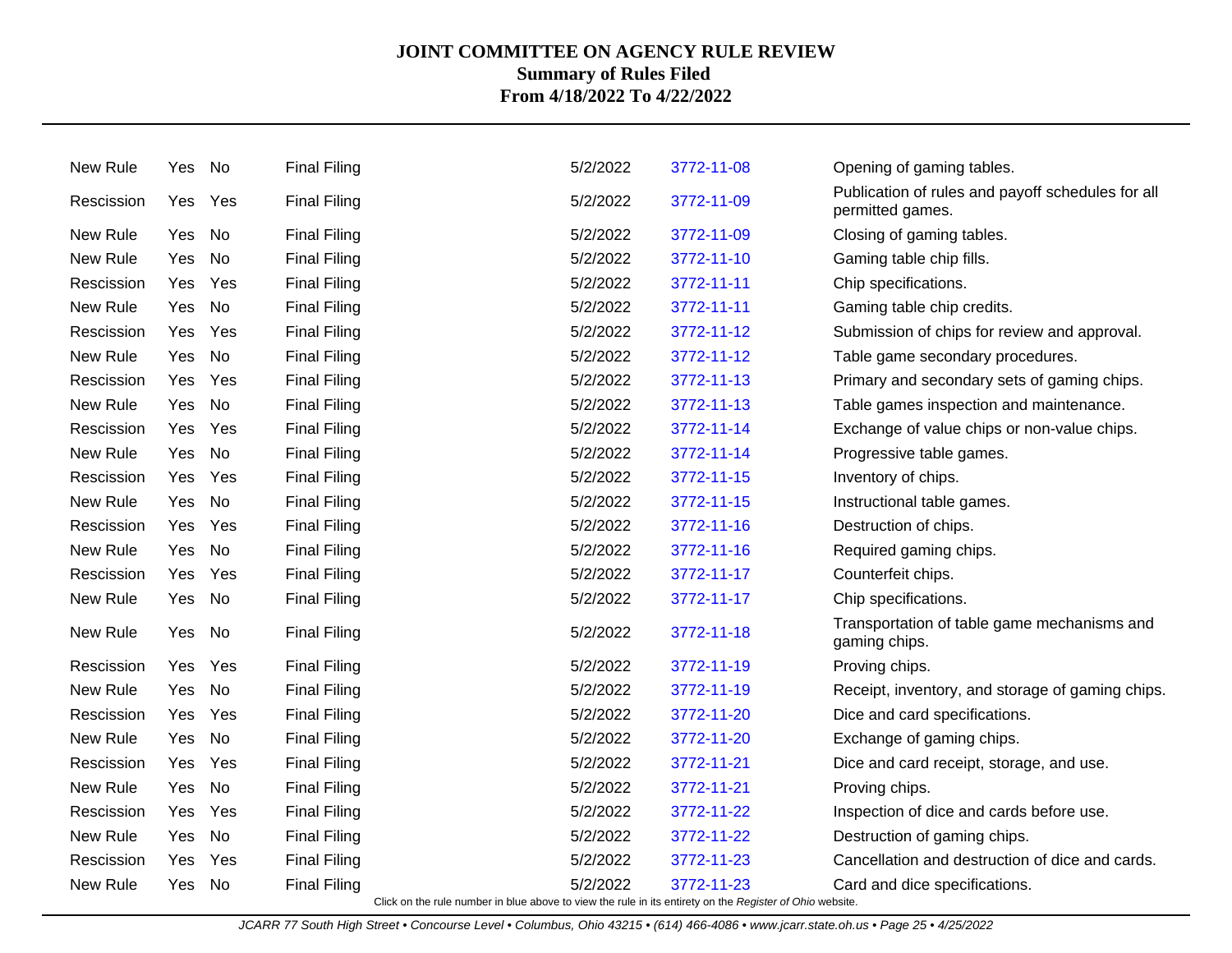| Rescission | Yes Yes |     | <b>Final Filing</b> | 5/2/2022 | 3772-11-24 | Mandatory table game count procedure.           |
|------------|---------|-----|---------------------|----------|------------|-------------------------------------------------|
| New Rule   | Yes No  |     | <b>Final Filing</b> | 5/2/2022 | 3772-11-24 | Card and dice receipt, storage, and use.        |
| Rescission | Yes Yes |     | <b>Final Filing</b> | 5/2/2022 | 3772-11-25 | Patron exchanges.                               |
| New Rule   | Yes     | No  | <b>Final Filing</b> | 5/2/2022 | 3772-11-25 | Inspection of cards and dice before use.        |
| Rescission | Yes     | Yes | <b>Final Filing</b> | 5/2/2022 | 3772-11-26 | Table inventory.                                |
| New Rule   | Yes No  |     | Final Filing        | 5/2/2022 | 3772-11-26 | Cancellation and destruction of cards and dice. |
| Rescission | Yes     | Yes | Final Filing        | 5/2/2022 | 3772-11-27 | Opening of gaming tables.                       |
| New Rule   | Yes     | No  | Final Filing        | 5/2/2022 | 3772-11-27 | Table game layouts.                             |

# **47 Ohio Casino Control Commission** •

Department Contact: Martin Kerscher (614-387-0485)

Total Rules: 13

Original Filing Date: 1/3/2022 Public Hearing: 2/4/2022

| <b>Rule Type</b> | <u>CSI</u> | <u>FYR</u> | <b>Action</b>                    | <b>Jurisdiction</b> | <b>Effective</b> | <b>Rule Number</b> | <b>Rule Title</b>                            |
|------------------|------------|------------|----------------------------------|---------------------|------------------|--------------------|----------------------------------------------|
|                  |            |            |                                  | <b>Ends</b>         | <b>Date</b>      |                    |                                              |
| Rescission       | Yes        | Yes        | <b>Withdrawn Final</b><br>Filing |                     |                  | 3772-11-28         | Closing of gaming tables.                    |
| New Rule         | Yes        | No         | <b>Withdrawn Final</b><br>Filing |                     |                  | 3772-11-28         | Prohibited activities.                       |
| Rescission       | Yes        | Yes        | <b>Withdrawn Final</b><br>Filing |                     |                  | 3772-11-29         | Payout for progressive table games.          |
| Rescission       | Yes        | Yes        | <b>Withdrawn Final</b><br>Filing |                     |                  | 3772-11-31         | Automated table fills.                       |
| Rescission       | Yes        | Yes        | <b>Withdrawn Final</b><br>Filing |                     |                  | 3772-11-32         | Table game fill and credit procedures.       |
| Rescission       | Yes        | Yes        | <b>Withdrawn Final</b><br>Filing |                     |                  | 3772-11-33         | Automated table credits.                     |
| Rescission       | Yes        | Yes        | <b>Withdrawn Final</b><br>Filing |                     |                  | 3772-11-34         | Table game layouts.                          |
| Rescission       | Yes        | Yes        | <b>Withdrawn Final</b><br>Filing |                     |                  | 3772-11-35         | Table game pit areas and supervision.        |
| Rescission       | Yes        | Yes        | <b>Withdrawn Final</b><br>Filing |                     |                  | 3772-11-36         | Instructional table games offered to public. |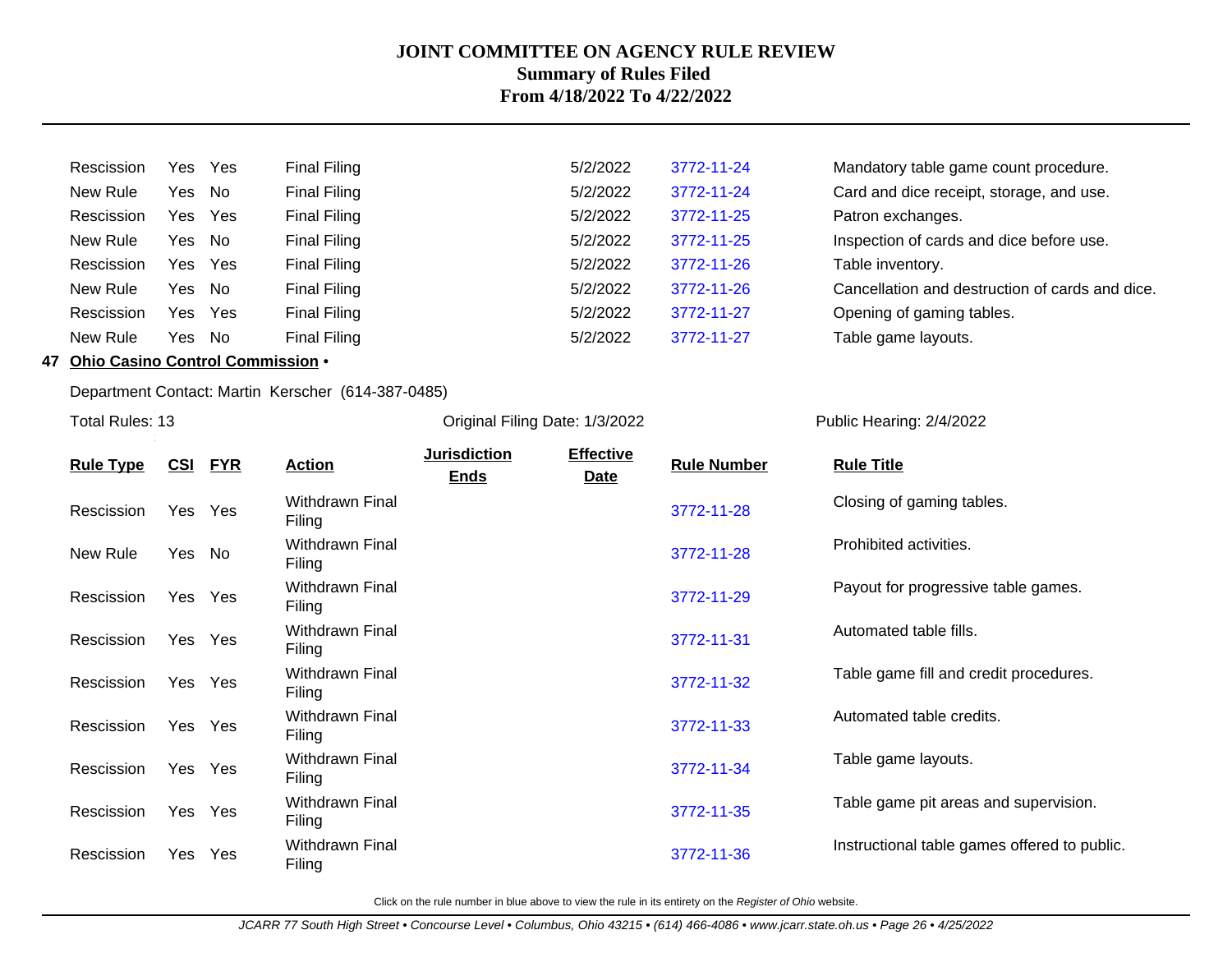| Rescission | Yes Yes | Withdrawn Final<br>Filing        | 3772-11-37 | Minimum and maximum table game wagers.  |
|------------|---------|----------------------------------|------------|-----------------------------------------|
| Rescission | Yes Yes | Withdrawn Final<br>Filing        | 3772-11-38 | Dealer and boxperson hand clearing.     |
| Rescission | Yes Yes | <b>Withdrawn Final</b><br>Filing | 3772-11-39 | Table games inspection and maintenance. |
| Amendment  | Yes No  | <b>Withdrawn Final</b><br>Filing | 3772-14-01 | Player against player contests.         |

**48 Ohio Casino Control Commission** •

Department Contact: Martin Kerscher (614-387-0485)

Total Rules: 13

Original Filing Date: 1/3/2022 Public Hearing: 2/4/2022

| <b>Rule Type</b> | <u>CSI</u> | <u>FYR</u> | <b>Action</b>       | <b>Jurisdiction</b><br><b>Ends</b> | <b>Effective</b><br><b>Date</b> | <b>Rule Number</b> | <b>Rule Title</b>                            |
|------------------|------------|------------|---------------------|------------------------------------|---------------------------------|--------------------|----------------------------------------------|
| Rescission       | Yes        | Yes        | <b>Final Filing</b> |                                    | 5/2/2022                        | 3772-11-28         | Closing of gaming tables.                    |
| New Rule         | Yes        | No         | <b>Final Filing</b> |                                    | 5/2/2022                        | 3772-11-28         | Prohibited activities.                       |
| Rescission       | Yes        | Yes        | <b>Final Filing</b> |                                    | 5/2/2022                        | 3772-11-29         | Payout for progressive table games.          |
| Rescission       | Yes        | Yes        | <b>Final Filing</b> |                                    | 5/2/2022                        | 3772-11-31         | Automated table fills.                       |
| Rescission       | Yes        | <b>Yes</b> | <b>Final Filing</b> |                                    | 5/2/2022                        | 3772-11-32         | Table game fill and credit procedures.       |
| Rescission       | Yes        | <b>Yes</b> | <b>Final Filing</b> |                                    | 5/2/2022                        | 3772-11-33         | Automated table credits.                     |
| Rescission       | Yes.       | <b>Yes</b> | <b>Final Filing</b> |                                    | 5/2/2022                        | 3772-11-34         | Table game layouts.                          |
| Rescission       | Yes        | <b>Yes</b> | <b>Final Filing</b> |                                    | 5/2/2022                        | 3772-11-35         | Table game pit areas and supervision.        |
| Rescission       | Yes.       | Yes        | <b>Final Filing</b> |                                    | 5/2/2022                        | 3772-11-36         | Instructional table games offered to public. |
| Rescission       | Yes        | <b>Yes</b> | <b>Final Filing</b> |                                    | 5/2/2022                        | 3772-11-37         | Minimum and maximum table game wagers.       |
| Rescission       | Yes        | <b>Yes</b> | <b>Final Filing</b> |                                    | 5/2/2022                        | 3772-11-38         | Dealer and boxperson hand clearing.          |
| Rescission       | Yes        | Yes        | <b>Final Filing</b> |                                    | 5/2/2022                        | 3772-11-39         | Table games inspection and maintenance.      |
| Amendment        | Yes        | No         | <b>Final Filing</b> |                                    | 5/2/2022                        | 3772-14-01         | Player against player contests.              |

### **49 State Teachers Retirement System** • **Defined Benefits**

Department Contact: Lisa Neesvig (614-227-2913)

Total Rules: 1

Original Filing Date: 4/22/2022 Public Hearing: